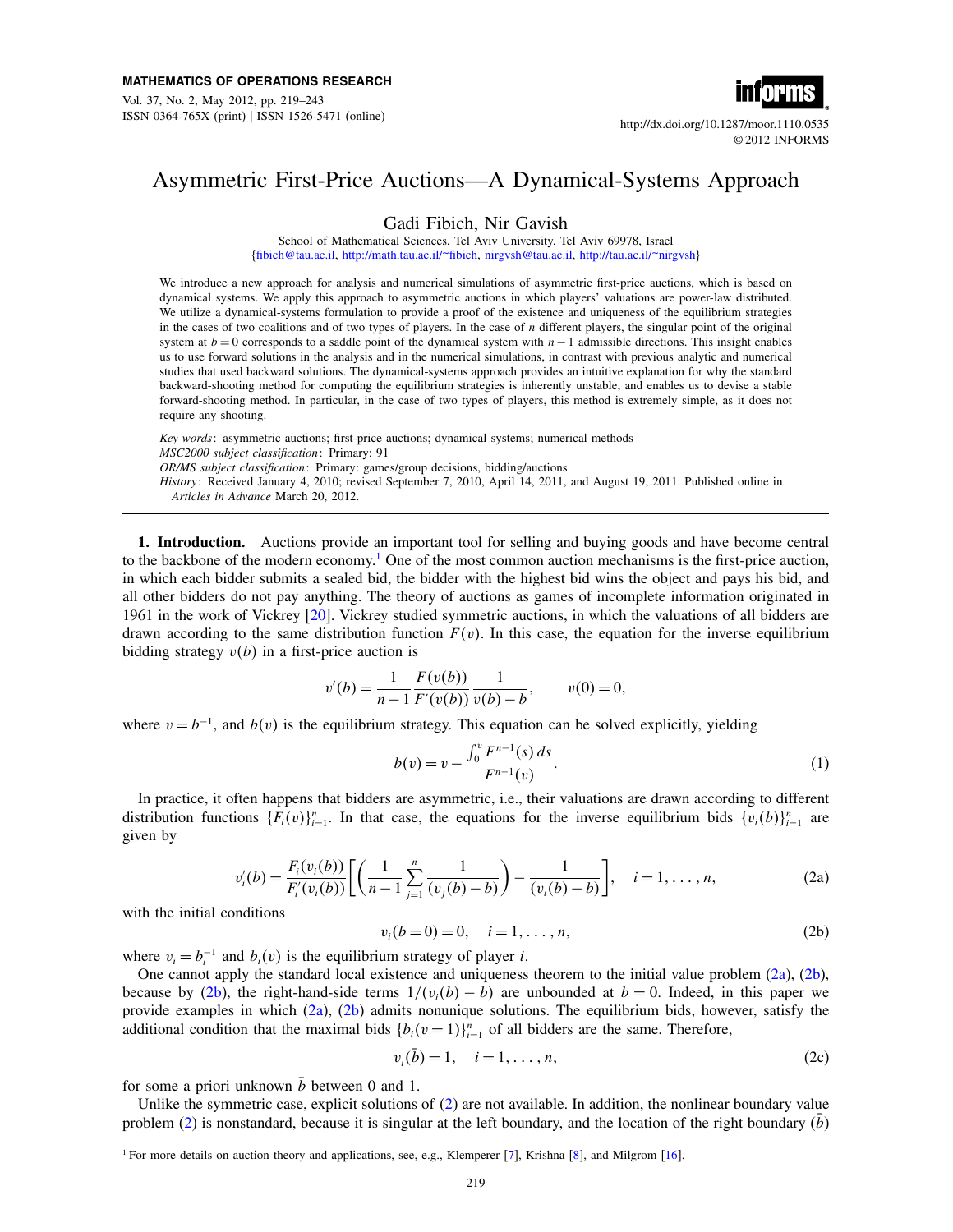is unknown. Therefore, relatively little is known at present on asymmetric auctions, and almost all the theory concerns symmetric auctions.

In a series of breakthrough papers, Lebrun [\[9,](#page-24-4) [11,](#page-24-5) [12\]](#page-24-6) proved the existence and uniqueness of a solution to [\(2\)](#page-0-3). As noted by Lebrun [\[11,](#page-24-5) p. 127], "the difficulty of this proof stems from the singularity of the differential system at  $b = 0$ ." Lebrun overcame this difficulty by considering backward solutions of [\(2a\)](#page-0-1) for  $b \leq \bar{b}_s$ , with the "initial" condition

<span id="page-1-0"></span>
$$
v_i(\bar{b} = \bar{b}_s) = 1, \quad i = 1, \dots, n.
$$
 (3)

Lebrun considered the backward solutions as  $\bar{b}_\varepsilon$  decreases from 1 ("type I"), and as  $\bar{b}_\varepsilon$  increases from 0 ("type II"). Then, he used a continuity argument to show that there exists a unique value of b between 0 and 1, such that the backward solution with  $\bar{b}_\varepsilon = \bar{b}$  satisfies the left boundary conditions [\(2b\)](#page-0-2). Therefore, existence and uniqueness to [\(2\)](#page-0-3) follow. Because backward solutions with  $\bar{b}_\varepsilon \neq \bar{b}$  do not satisfy the left boundary condition [\(2b\)](#page-0-2), Lebrun's proof did not "deal directly" with the singularity at  $b = 0$ .

Numerical simulations can play an important role in the study of asymmetric auctions. Because of the nonstandard nature of the system [\(2\)](#page-0-3), it cannot be solved using standard numerical methods. The first study of numerical methods for solving [\(2\)](#page-0-3) is due to Marshall et al. [\[14\]](#page-24-7). In this work, Marshall et al. [14] initially tried a forward-shooting method, i.e., search for the solution of the initial-value problem [\(2a\)](#page-0-1), [\(2b\)](#page-0-2) that satisfies [\(2c\)](#page-0-4). They concluded, however, that the solutions of the forward method are attracted to an explicit solution of [\(2a\)](#page-0-1), [\(2b\)](#page-0-2) which does not satisfy the right boundary condition [\(2c\)](#page-0-4). Therefore, they opted for solving the boundary-value problem [\(7\)](#page-2-0) using a backward-shooting approach, i.e., search for the value of  $\bar{b}_\varepsilon$  for which the backward solution of  $(2a)$ ,  $(3)$  satisfies  $(2b)$ . Although the backward-shooting method has become the standard method for computing the equilibrium strategies in asymmetric first-price auctions, it is far from optimal. Indeed, already Marshall et al. [\[14,](#page-24-7) p. 195] observed that "backward solutions are well behaved except in neighborhoods of the origin where they become (highly) unstable." Recently, we showed analytically that the backward-shooting method is unstable in the symmetric case, and that the instability increases with  $n$ , see [\[3\]](#page-23-0). In that study, however, we did not analyze the backward-shooting method in the asymmetric case.

In this study we address the following questions:

(i) What is the nature of singularity/nonuniqueness of the initial-value problem  $(2a)$ ,  $(2b)$ ?

(ii) Why does the addition of condition [\(2c\)](#page-0-4), which involves  $n - 1$  constraints, lead to uniqueness of the solution of  $(2)$ ?

(iii) Why did the forward-shooting method of Marshall et al.  $[14]$  not converge to the solution of  $(2)$ ?

(iv) Why do numerical backward solutions become unstable near  $b = 0$ ?

(v) Is it possible to devise a stable shooting method for solving [\(2\)](#page-0-3)?

In this work, we consider the special case of power-law distributions  $F_i = v^{\alpha_i}$ . In this case, the system [\(2\)](#page-0-3) can be transformed into an autonomous dynamical system. Therefore, we can address these questions using dynamical-systems tools.<sup>[2](#page-1-1)</sup> In particular, the dynamical-systems formulation enables us to "deal directly" with the singularity at  $b = 0$ , and to use forward solutions, both in analysis and in the numerical simulations, in contrast to previous analytic and numerical studies that only used backward solutions. It is reasonable to believe that the results for power-law distributions can be extended to distributions that satisfy

$$
F_i(v) \sim c_i v^{\alpha_i}, \quad 0 \le v \ll 1,
$$
\n<sup>(4)</sup>

because for these distributions, Equations [\(2\)](#page-0-3) are likely to have a similar structure near the origin.

The paper is organized as follows: in  $\S2$  we derive the general model [\(2\)](#page-0-3) for asymmetric first-price auctions. Then, we present several special cases of  $(2)$ :

(i) Two players with  $F_1 = v^{\alpha}$  and  $F_2 = v^{\beta}$ . This case also arises when players form two coalitions (or cartels) with  $\alpha$  and  $\beta$  players ([§2.2\)](#page-3-0).

(ii) Two types of players:  $n_1$  players with  $F_1 = v^{\alpha}$ , and  $n_2$  players with  $F_2 = v^{\beta}$  ([§2.3\)](#page-3-1).

(iii) The case of *n* players with *n* different distributions  $\{F_i = v^{\alpha_i}\}_{i=1}^n$ . This case also arises when players form *n* coalitions, with  $\alpha_i$  players in coalition *i* ([§2.4\)](#page-4-0).

In [§3](#page-4-1) we analyze the three cases by transforming Equations [\(2\)](#page-0-3) with  $F_i = v^{\alpha_i}$  into an autonomous dynamical system. In [§3.1](#page-4-2) we use the dynamical-systems formulation to prove existence, uniqueness, and differentiability of the equilibrium in the case of two players with power-law distributions (or two coalitions). In  $\S 3.2$  we extend these results to the case of two types of players. Unlike previous studies, we use forward solutions in the analysis. In [§3.1.3](#page-10-0) we show, however, that one can prove existence and uniqueness using backward solutions of the dynamical systems. In that case, we recover Lebrun's characterization of type I and type II solutions.

<span id="page-1-1"></span><sup>&</sup>lt;sup>2</sup> For books on dynamical systems, see, e.g., Perko [\[17\]](#page-24-8), Strogatz [\[19\]](#page-24-9), and Wiggins [\[21\]](#page-24-10).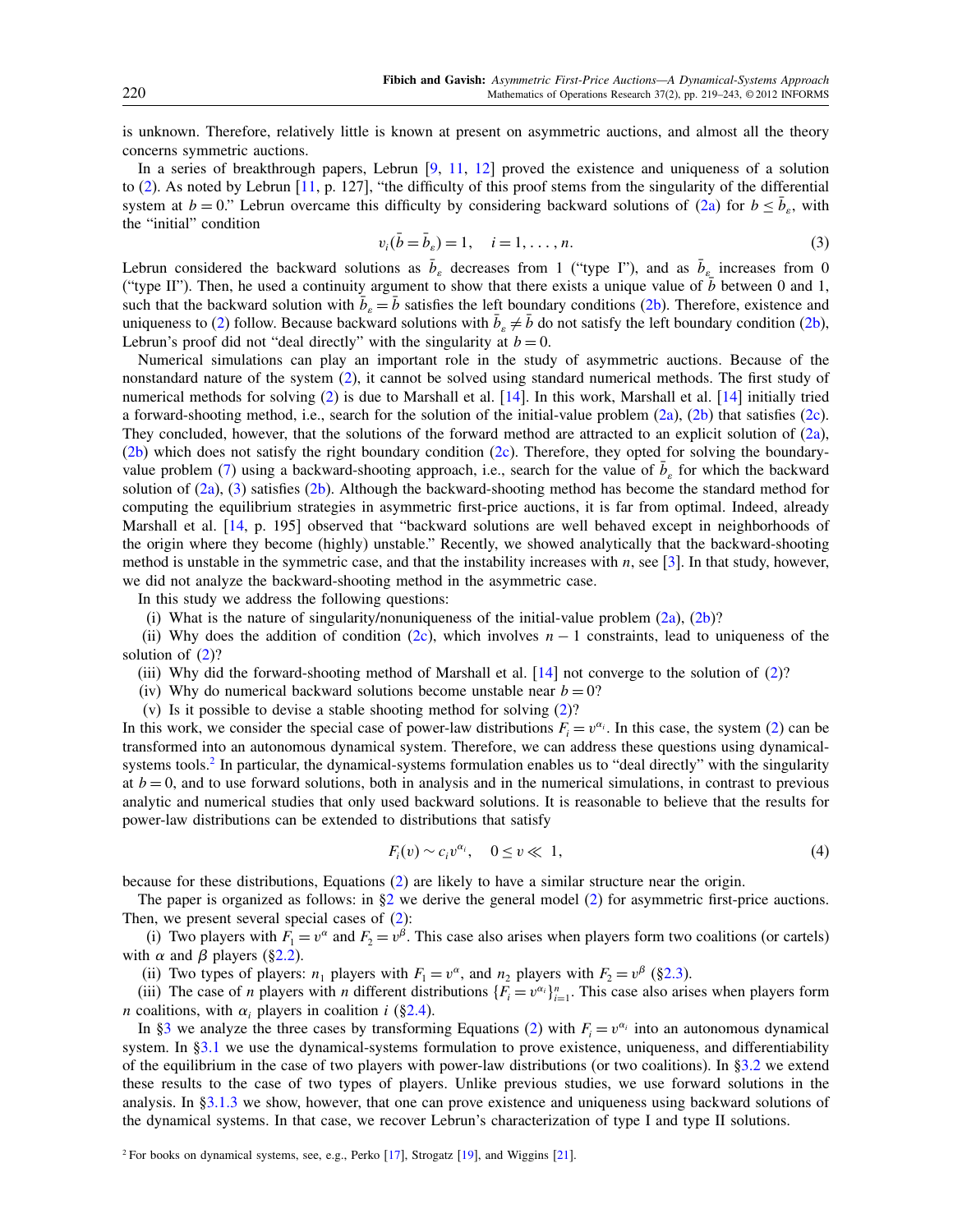In [§3.3](#page-13-0) we consider the case of *n* players with *n* different power-law distributions. In this case, the dynamical-systems formulation "reveals the nature of nonuniqueness" by showing that the initial-value problem [\(2a\)](#page-0-1), [\(2b\)](#page-0-2) does not have a unique solution, but rather an  $n - 1$  parameter family of solutions, which can be approximated with

$$
\mathbf{v}(b) \sim \mathbf{V}^{\text{saddle}} \cdot b + c_1 \mathbf{U}_1 b^{1 + \lambda_1} + \dots + c_{n-1} \mathbf{U}_{n-1} b^{1 + \lambda_{n-1}}, \quad 0 \le b \ll 1. \tag{5}
$$

Here,  $V^{\text{saddle}}$  is the saddle point of the corresponding dynamical system,  $\{\lambda_i\}_{i=1}^{n-1}$  are the  $n-1$  positive eigenvalues of the Jacobian matrix of the dynamical system at  $V^{\text{saddle}}$ , and  $\{U_i\}_{i=1}^{n-1}$  are the corresponding eigenvectors. Because condition [\(2c\)](#page-0-4) adds  $n - 1$  constraints to the solution, the number of degrees of freedom of the solution of the initial-value problem  $(2a)$ ,  $(2b)$  is equal to the number of constraints in the boundary condition  $(2c)$ . We also prove existence (and "local uniqueness") for the special case of a weak asymmetry, i.e.,  $\alpha_i = \alpha + O(\varepsilon)$ ,  $i = 1, \ldots, n$ , where  $0 < \varepsilon \ll 1$ .

In [§4](#page-16-0) we analyze numerical methods for computing the bidding strategies in asymmetric first-price auctions. In [§4.1](#page-16-1) we provide an intuitive explanation for why the standard backward-shooting method is inherently unstable, and why the forward-shooting method of Marshall et al. [\[14\]](#page-24-7) did not converge to the solution of [\(2\)](#page-0-3). Then, exploiting the understanding of the nature of nonuniqueness, in [§4.2](#page-18-0) we devise a stable forward-shooting method for computing the equilibrium strategies of asymmetric first-price auctions. In the case of  $n$  different distributions, the forward-shooting method requires an  $n - 2$  dimensional search. Hence, the forward-shooting method becomes impractical for auctions with many different distributions. In this case, the boundary-value method, which we recently developed in Fibich and Gavish [\[3\]](#page-23-0), is preferable. In contrast, in the case of two different power-law distributions, the forward method does not involve any shooting, and can be easily applied to auctions with hundreds of players. In this case, the instability of the backward-shooting method is so severe that it fails completely (Fibich and Gavish [\[3\]](#page-23-0)). The boundary-value method can be applied, but it requires a special attention to the grid resolution in the boundary layer region near  $b$ .

In summary, the dynamical-systems formulation provides a new approach for analyzing asymmetric auctions. In particular, the insight gained on the nature of nonuniqueness enables us to use forward solutions in the analysis and numerics, in contrast to previous analytic and numerical studies that only used backward solutions.

## <span id="page-2-1"></span>2. Mathematical model.

**2.1. General case.** Consider *n* risk-neutral players bidding for a single object. The value  $v_i$  of the object for the *i*th player  $(i = 1, \ldots, n)$  is private information to *i*, and is drawn independently from the interval [0, 1] according to a monotonically increasing distribution function  $F_i(v)$ , such that  $F_i(0) = 0$  and  $F_i(1) = 1$ . The functions  $\{F_i\}_{i=1}^n$  are known to all players. We assume that  $\{F_i(v)\}_{i=1}^n$  have continuous densities  $f_i(v) = F'_i(v)$ that are strictly positive for  $v > 0$ .

In a first-price auction, each bidder submits a sealed bid, the highest bidder wins the object and pays his bid, and all other bidders do not pay anything. We denote by  $b_i = b_i(v_i)$  the bid of player i whose value is  $v_i$ . We assume that  $b_i(v)$  is an increasing and smooth function, and we denote by  $v_i = v_i(b_i)$  the inverse of  $b_i(v)$ . The utility of the *i*th player is  $v_i - b_i$  when he wins and zero when he loses. Therefore, the expected utility of player *i* when he submits a bid  $b_i$  and all players bid according to their bidding strategies  $\{b_j(v_j)\}_{j\neq i}$  is

$$
U_i(v_i, b_i) = (v_i - b_i) \operatorname{Prob}\Big(\max_{i \neq j} b_j < b_i\Big) = (v_i - b_i) \left(\prod_{\substack{j=1 \\ j \neq i}}^n F_j(v_j(b_i))\right).
$$

Hence,  $b_i$  is the solution of the optimization problem  $\max_{b_i} U_i(v_i, b_i)$ , where  $v_i$  is given and fixed. Therefore,

$$
0 = \frac{\partial}{\partial b_i} U_i(v_i, b_i) = (v_i - b_i) \sum_{\substack{j=1 \\ j \neq i}} \left( \prod_{\substack{k=1 \\ k \neq i,j}}^n F_k(v_k(b_i)) \right) f_j(v_j(b_i)) v'_j(b_i) - \left( \prod_{\substack{j=1 \\ j \neq i}}^n F_j(v_j(b_i)) \right).
$$

Since at equilibrium  $v_i = v_i(b_i)$ ,

<span id="page-2-2"></span>
$$
(v_i(b_i) - b_i) \sum_{\substack{j=1 \ j \neq i}} \left( \prod_{\substack{k=1 \ k \neq i,j}}^n F_k(v_k(b_i)) \right) f_j(v_j(b_i)) v'_j(b_i) - \left( \prod_{\substack{j=1 \ j \neq i}}^n F_j(v_j(b_i)) \right) = 0.
$$
 (6)

Denoting  $b_i$  by b and rearranging Equations [\(6\)](#page-2-2) gives

<span id="page-2-3"></span><span id="page-2-0"></span>
$$
v'_{i}(b) = \frac{F_{i}(v_{i}(b))}{f_{i}(v_{i}(b))} \left[ \left( \frac{1}{n-1} \sum_{j=1}^{n} \frac{1}{v_{j}(b)-b} \right) - \frac{1}{v_{i}(b)-b} \right], \quad i=1,\ldots,n.
$$
 (7a)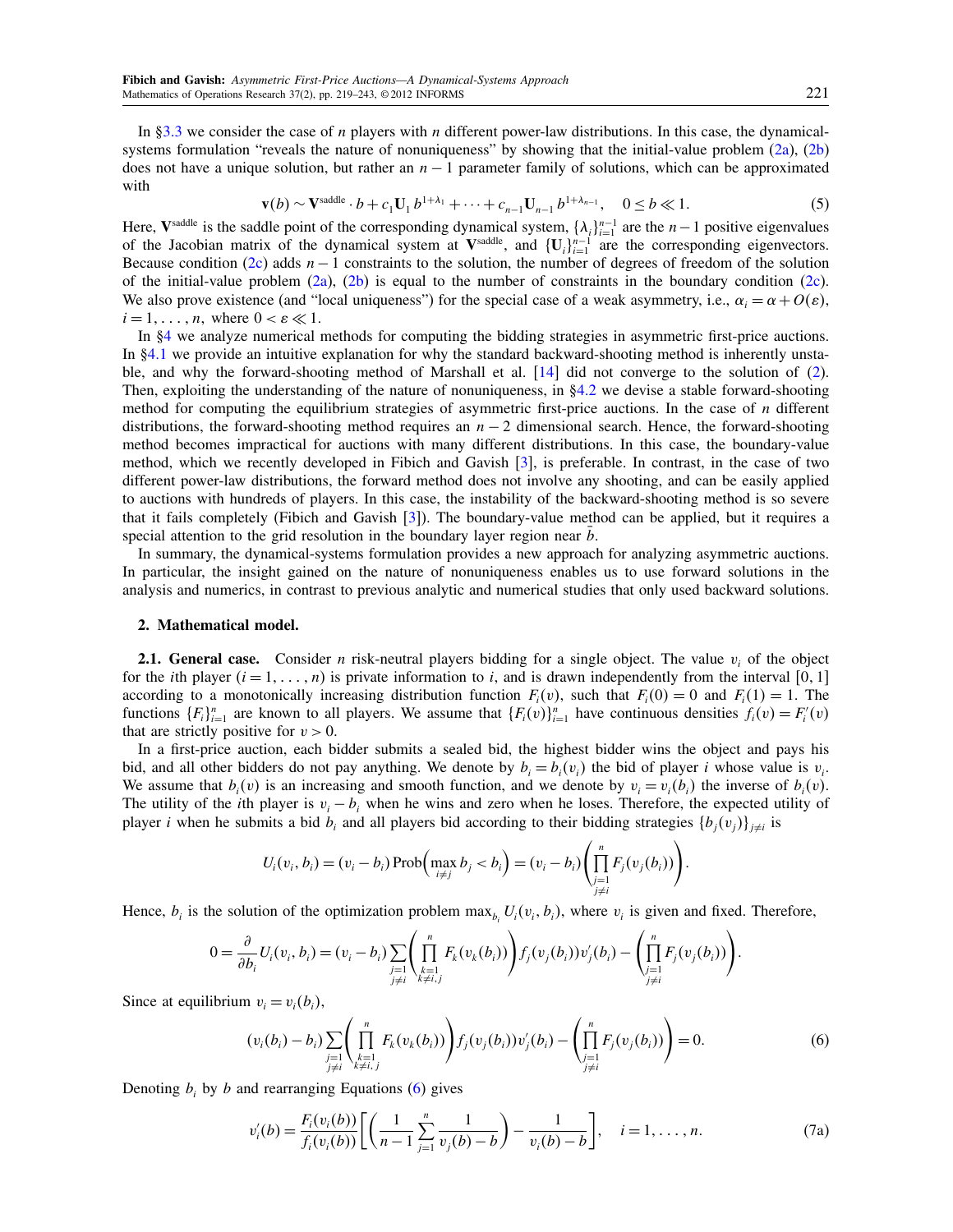The inverse equilibrium strategies satisfy the condition that all bidders with a zero value submit a zero bid. Therefore, the initial condition for the system  $(7a)$  is given by

<span id="page-3-13"></span>
$$
v_i(0) = 0, \quad i = 1, \dots, n. \tag{7b}
$$

In equilibrium, there exists an additional condition that the maximal bid of all bidders is the same (Lebrun [\[11\]](#page-24-5), Maskin and Riley [\[15\]](#page-24-11)), i.e., there exists some  $\bar{b} > 0$  such that

<span id="page-3-14"></span>
$$
v_i(\bar{b}) = 1, \quad i = 1, \dots, n. \tag{7c}
$$

The value of  $\bar{b}$  is a priori unknown. Finally, we note that in equilibrium we have that

<span id="page-3-10"></span>
$$
v_i(b) \ge b, \quad 0 \le b \le \bar{b}, \quad i = 1, \dots, n,
$$
\n
$$
(8)
$$

since otherwise the bidder will lose by winning, and would therefore be better off submitting a zero bid.

We now present several special cases of  $(7)$ , which will be analyzed in this study.

<span id="page-3-0"></span>**2.2. Two coalitions.** Consider a group of k players with valuations  $\{v_1, \ldots, v_k\}$  that forms a coalition (or cartel), whose goal is to win the object for the coalition player with the maximal value. Such a coalition effectively acts as a single bidder that draws his valuation according to the distribution

<span id="page-3-2"></span>
$$
F^{\text{coalition}}(v) = \text{Prob}\Big(\max_{i=1,\dots,k} v_i \le v\Big) = \prod_{i=1}^k F_i(v). \tag{9}
$$

Let us assume that  $\alpha$  bidders form a coalition, the other  $\beta = n - \alpha$  bidders form a counter coalition, and all players draw their value according to the uniform distribution  $F_i(v) = v$ . Then, the first coalition acts as a single bidder with  $F_1^{\text{coalition}} = v^{\alpha}$ , see [\(9\)](#page-3-2), and the counter coalition acts as a single bidder with  $F_2^{\text{coalition}} = v^{\beta}$ . In this case, the system [\(7\)](#page-2-0) reduces to

<span id="page-3-7"></span><span id="page-3-3"></span>
$$
v_1'(b) = \frac{v_1(b)}{\alpha} \frac{1}{v_2(b) - b}, \qquad v_2'(b) = \frac{v_2(b)}{\beta} \frac{1}{v_1(b) - b},
$$
(10a)

with the boundary conditions

<span id="page-3-9"></span>
$$
v_1(0) = v_2(0) = 0,\t(10b)
$$

and

<span id="page-3-8"></span>
$$
v_1(\bar{b}) = v_2(\bar{b}) = 1.
$$
 (10c)

The two-coalition problem had drawn considerable attention in the literature. For example, Marshall et al. [\[14\]](#page-24-7) showed that the maximal equilibrium bid for the system  $(10)$  is given by<sup>[3](#page-3-4)</sup>

<span id="page-3-6"></span>
$$
\bar{b} = 1 - \left[ \frac{\beta^{\alpha\beta} (1+\alpha)^{\beta(1+\alpha)}}{\alpha^{\alpha\beta} (1+\beta)^{\alpha(1+\beta)}} \right]^{1/(\alpha-\beta)}.
$$
\n(11)

REMARK 2.1. The system [\(10\)](#page-3-3) also corresponds to the case of two players with  $F_1 = v^{\alpha}$  and  $F_2 = v^{\beta}$ . In this case,  $\alpha$  and  $\beta$  can be nonintegers.

<span id="page-3-1"></span>**2.3. Two types of players.** Consider the case of  $n_1$  players with distribution  $F_1 = v^{\alpha}$ , and  $n_2$  players with distribution  $F_2 = v^{\beta}$ . In contrast to coalitions, each player bids to maximize his own utility. Because the bidding strategies of all bidders with the same distribution are the same (Lebrun  $[11]$ ), the system [\(7\)](#page-2-0) reduces to

<span id="page-3-11"></span>
$$
v'_{1}(b) = \frac{v_{1}(b)}{\alpha} \frac{1}{n_{1} + n_{2} - 1} \left[ \frac{n_{2}}{v_{2}(b) - b} - \frac{n_{2} - 1}{v_{1}(b) - b} \right],
$$
  
\n
$$
v'_{2}(b) = \frac{v_{2}(b)}{\beta} \frac{1}{n_{1} + n_{2} - 1} \left[ \frac{n_{1}}{v_{1}(b) - b} - \frac{n_{1} - 1}{v_{2}(b) - b} \right],
$$
\n(12a)

with the boundary conditions

<span id="page-3-12"></span><span id="page-3-5"></span>
$$
v_1(0) = v_2(0) = 0,\t\t(12b)
$$

and

$$
v_1(\bar{b}) = v_2(\bar{b}) = 1,\tag{12c}
$$

where  $v_i(b)$  is the inverse bidding strategy of players with distribution  $F_i$ . Unlike Equation [\(10\)](#page-3-3), in the case of Equation  $(12)$  there is no explicit expression for b.

<span id="page-3-4"></span><sup>&</sup>lt;sup>3</sup> See Remark [3.5](#page-9-0) for a proof of Equation [\(11\)](#page-3-6).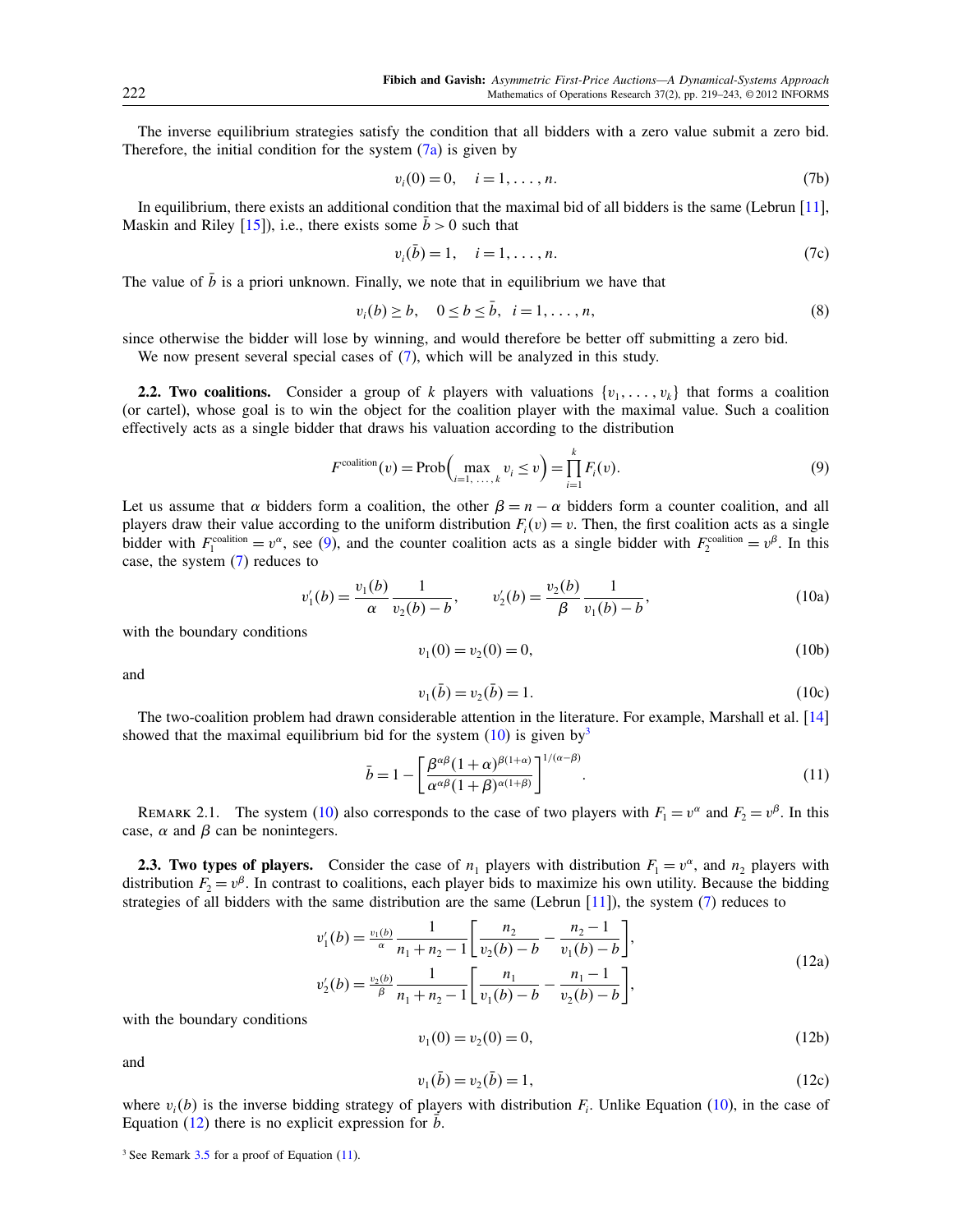<span id="page-4-0"></span>**2.4.** *n* coalitions. Consider the case where bidders form *n* coalitions, such that there are  $\alpha_i$  bidders in coalition i, and all players draw their value according to the uniform distribution  $F(v) = v$ . Then, coalition i acts as a single bidder with  $F_i^{\text{condition}} = v^{\alpha_i}$ , see [\(9\)](#page-3-2). In this case, the inverse bid functions are the solutions of

<span id="page-4-11"></span>
$$
v'_{i}(b) = \frac{v_{i}}{\alpha_{i}} \left[ \left( \frac{1}{n-1} \sum_{j=1}^{n} \frac{1}{v_{j}(b) - b} \right) - \frac{1}{v_{i}(b) - b} \right], \quad i = 1, ..., n,
$$
 (13a)

subject to boundary conditions

<span id="page-4-3"></span>
$$
v_i(0) = 0, \quad i = 1, \dots, n,
$$
\n(13b)

and

$$
v_i(\bar{b}) = 1, \quad i = 1, \dots, n. \tag{13c}
$$

Unlike Equation [\(10\)](#page-3-3), in the case of Equation [\(13\)](#page-4-3) there is no explicit expression for  $\bar{b}$ .

REMARK 2.2. The system [\(13\)](#page-4-3) also corresponds to the case of *n* players with  $F_i = v^{\alpha_i}$ ,  $i = 1, ..., n$ .

<span id="page-4-1"></span>3. A dynamical-systems approach. We now analyze the three problems of two coalitions, two types of players, and  $n$  coalitions, using a dynamical-systems approach.

<span id="page-4-2"></span>**3.1. Two coalitions.** To study the system  $(10)$ , we first transform it into an autonomous dynamical system as follows. Let

<span id="page-4-5"></span>
$$
v_1 = bV_1(b), \quad v_2 = bV_2(b). \tag{14}
$$

Then, Equation  $(10a)$  becomes

<span id="page-4-9"></span>
$$
bV'_{1}(b) = V_{1}(b)\frac{1+1/\alpha - V_{2}(b)}{V_{2}(b)-1}, \qquad bV'_{2}(b) = V_{2}(b)\frac{1+1/\beta - V_{1}(b)}{V_{1}(b)-1}.
$$
 (15)

Substituting

<span id="page-4-10"></span>
$$
b = e^w,\tag{16}
$$

gives the autonomous system

<span id="page-4-7"></span><span id="page-4-4"></span>
$$
V_1'(w) = V_1(w) \frac{1 + 1/\alpha - V_2(w)}{V_2(w) - 1}, \qquad V_2'(w) = V_2(w) \frac{1 + 1/\beta - V_1(w)}{V_1(w) - 1}.
$$
 (17a)

The boundary conditions for solutions of [\(17a\)](#page-4-4) are

<span id="page-4-6"></span>
$$
V_1(w = -\infty) = 1 + \frac{1}{\beta}, \qquad V_2(-\infty) = 1 + \frac{1}{\alpha}, \tag{17b}
$$

(see Lemma [3.2](#page-5-0) below) and

<span id="page-4-8"></span>
$$
V_1(\bar{w}) = V_2(\bar{w}) = e^{-\bar{w}},\tag{17c}
$$

where  $e^{\bar{w}} = \bar{b}$  (see Equation [\(10c\)](#page-3-8)).

The dynamical system [\(17a\)](#page-4-4) has a fixed point at

$$
\mathbf{V}^{\text{saddle}} = \left(1 + \frac{1}{\beta}, 1 + \frac{1}{\alpha}\right),\tag{18}
$$

which is a saddle point. Indeed, the linearization  $V(w) \sim V^{\text{saddle}} + V^{\text{lin}}(w)$  of [\(17a\)](#page-4-4) about V<sup>saddle</sup> gives

$$
\frac{d}{dw}\mathbf{V}^{\text{lin}} = \mathbf{A}\,\mathbf{V}^{\text{lin}},\tag{19a}
$$

where **A** is the Jacobian matrix of  $(17a)$  at  $V = V^{\text{saddle}}$ , i.e.,

$$
\mathbf{A} = \begin{pmatrix} \frac{1+1/\alpha - V_2}{V_2 - 1} & -\frac{V_1}{\alpha (V_2 - 1)^2} \\ -\frac{V_2}{\beta (V_1 - 1)^2} & \frac{1+1/\beta - V_1}{V_1 - 1} \end{pmatrix} \Bigg|_{\mathbf{V} = \mathbf{V}^{\text{saddle}}} = \begin{pmatrix} 0 & -\frac{\alpha}{\beta} (1+\beta) \\ -\frac{\beta}{\alpha} (1+\alpha) & 0 \end{pmatrix}.
$$
 (19b)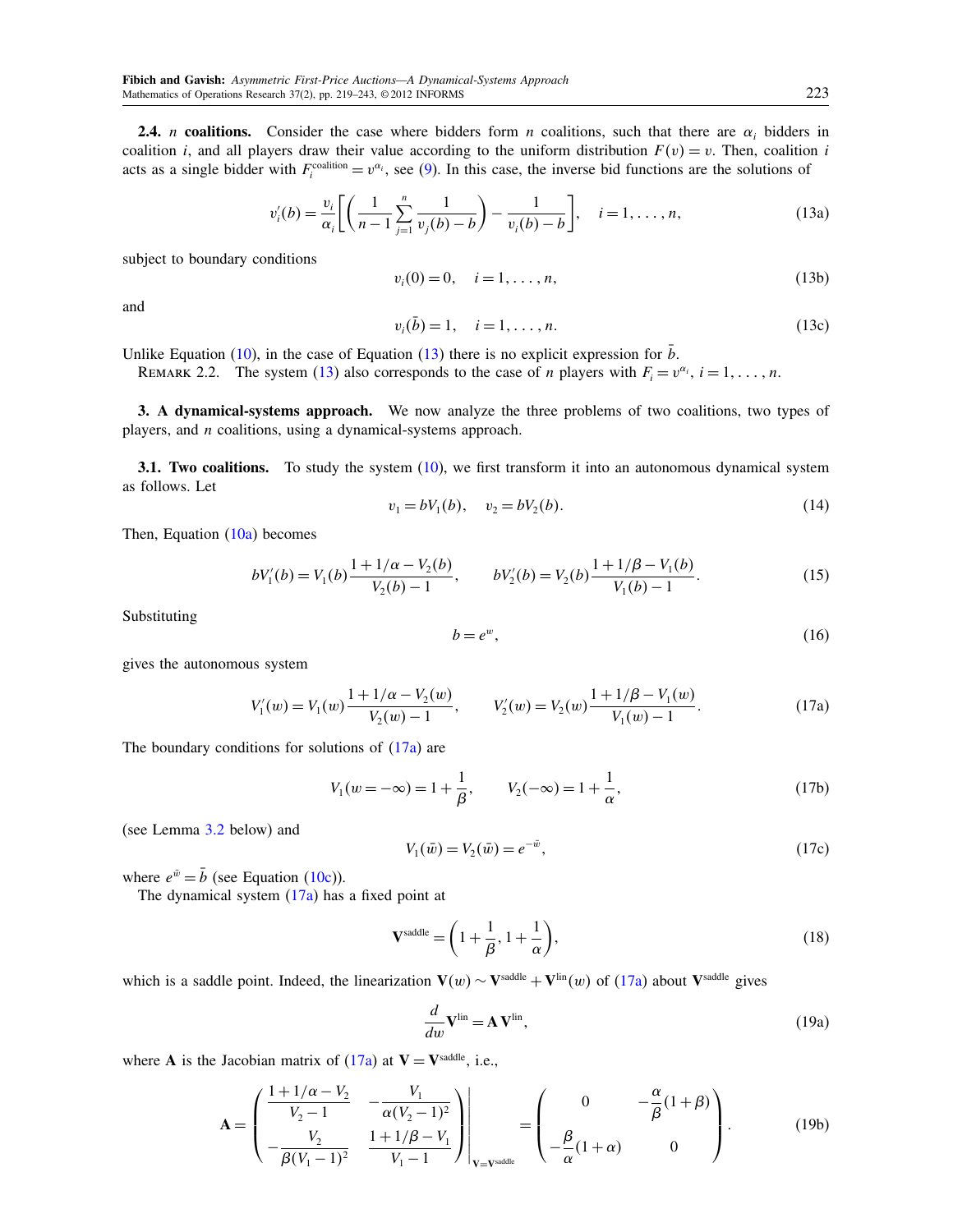The eigenvalues and corresponding eigenvectors of A are

<span id="page-5-5"></span>
$$
\lambda_{\pm} = \pm \sqrt{(1+\alpha)(1+\beta)}, \qquad \mathbf{U}_{\pm} = \begin{pmatrix} \sqrt{\alpha \left(1 + \frac{1}{\beta}\right)} \\ \mp \sqrt{\beta \left(1 + \frac{1}{\alpha}\right)} \end{pmatrix}.
$$
 (20)

The following two Lemmas show that solutions of the initial value problem [\(10a\)](#page-3-7), [\(10b\)](#page-3-9) correspond to trajectories in the phase plane that start at  $\mathbf{V}(w = -\infty) = \mathbf{V}^{\text{saddle}}$ .

<span id="page-5-4"></span>LEMMA 3.1. Let  $\{v_1, v_2\}$  be a solution of [\(10a\)](#page-3-7), [\(10b\)](#page-3-9) that satisfies [\(8\)](#page-3-10). Then, the corresponding solution  $\{V_1, V_2\}$  of  $(17a)$  is bounded as  $w \longrightarrow -\infty$ .

PROOF. By [\(8\)](#page-3-10), [\(14\)](#page-4-5),

<span id="page-5-1"></span>
$$
V_i(w) \ge 1, \quad i = 1, 2. \tag{21}
$$

Therefore,  $V_1$  and  $V_2$  are bounded from below as  $w \rightarrow -\infty$ .

By negation, assume that  $V_1$  and  $V_2$  are not both bounded from above as  $w \rightarrow -\infty$ . Without loss of generality, assume that  $\limsup_{w\to-\infty} V_2(w) = \infty$ . If  $\liminf_{w\to-\infty} V_2(w) < \infty$ , then  $V_2(w)$  oscillates between increasingly larger values and a bounded region. Therefore, there is a series  $\{w_k\} \longrightarrow -\infty$  of local maxima points, such that  $V_2'(w_k) = 0$  and  $\lim_{k \to \infty} V_2(w_k) = \infty$ . By [\(17a\)](#page-4-4),  $V_1(w_k) = V_1^{\text{saddle}}$ , and

$$
\frac{d^2V_2}{dw^2}(w_k) = V_2(w_k)\frac{-V_1'(w_k)}{V_1^{\text{saddle}}-1} = \frac{V_2(w_k)}{V_1^{\text{saddle}}-1}V_1^{\text{saddle}}\frac{V_2(w_k)-1-1/\alpha}{V_2(w_k)-1} \xrightarrow[k \to \infty]{} + \infty.
$$

Hence, for some  $K > 0$ ,  $\{V_2(w_k)\}_{k \geq K}$  are all local minima points. Contradiction. Therefore, limsup $_{w \to -\infty} V_2(w) = \infty$ implies that  $\lim_{w\to-\infty} V_2 = \infty$ .

We now show that  $\lim_{w\to-\infty} V_2 = \infty$  implies that  $\lim_{w\to-\infty} V_1 = \infty$ . Indeed, by [\(17a\)](#page-4-4), [\(21\)](#page-5-1), as  $w \to -\infty$ ,

$$
V_1' = -V_1 \left( 1 - \frac{1}{\alpha (V_2 - 1)} \right) \sim -V_1 \le -1. \tag{22}
$$

Therefore,  $\lim_{w \to -\infty} V_1 = \infty$ .

So far, we proved that if  $V_1$  and  $V_2$  are not both bounded from above as  $w \rightarrow -\infty$ , then both  $V_1 \rightarrow \infty$ and  $V_2 \to \infty$  as  $w \to -\infty$ . Hence, by [\(17a\)](#page-4-4), as  $w \to -\infty$ ,

<span id="page-5-2"></span>
$$
V_1' + V_1 = \frac{V_1}{\alpha (V_2 - 1)} \sim \frac{V_1}{\alpha V_2}, \qquad V_2' + V_2 \sim \frac{V_2}{\beta V_1}.
$$
 (23)

We claim that either  $V_1 \le V_2$  or  $V_2 \le V_1$  as  $w \to -\infty$ . Indeed, along the diagonal  $V_1 = V_2$ ,

<span id="page-5-6"></span>
$$
\frac{d}{dw}(V_1 - V_2)\Big|_{V_1 = V_2} = \left[\frac{V_1}{V_2 - 1} \frac{1}{\alpha} - V_1 - \left(\frac{V_2}{V_1 - 1} \frac{1}{\beta} - V_2\right)\right]_{V_1 = V_2} = \frac{V_1}{V_1 - 1} \left(\frac{1}{\alpha} - \frac{1}{\beta}\right),\tag{24}
$$

does not change its sign. Hence, any trajectory can cross the diagonal at most once. Without loss of generality,  $V_1 \leq V_2$  as  $w \to -\infty$ . Therefore, by [\(23\)](#page-5-2), there exists  $\tilde{w}$ , such that

$$
V_1'(w) + V_1(w) \leq \frac{2}{\alpha}, \quad -\infty < w < \tilde{w}.
$$

Hence, for all  $-\infty < w < \tilde{w}$ ,  $\int_{-\infty}^{w} (e^{w} V_1)' \le (2/\alpha) \int_{-\infty}^{w} e^{w}$  and  $e^{w}(V_1 - 2/\alpha) \le \lim_{w \to -\infty} e^{w} V_1$ . Since  $\lim_{w\to-\infty} V_1 = \infty$ , there exists  $-\infty < w_1 \ll -1$  such that  $e^{w_1}(V_1(w_1) - 2/\alpha) > 0$ . Therefore,  $\lim_{w\to-\infty} e^{w}V_1 > 0$ .<sup>[4](#page-5-3)</sup> This implies that  $v_1(0) > 0$ , in contradiction with [\(10b\)](#page-3-9).  $\Box$ 

REMARK [3.1](#page-5-4). The proof of Lemma 3.1 can be simplified by making use of the conserved quantity  $E(V_1, V_2)$ (see [§3.1.1\)](#page-8-0). We do not take that approach, however, because we will later extend this proof to the two-typesof-players case (see Lemma [3.9\)](#page-11-1), for which there is no known conserved quantity.

<span id="page-5-0"></span>LEMMA 3.2. Let  $\{v_1, v_2\}$  be a solution of [\(10a\)](#page-3-7), [\(10b\)](#page-3-9) that satisfies [\(8\)](#page-3-10). Then, the corresponding solution  $\{V_1, V_2\}$  of  $(17a)$  satisfies  $(17b)$ .

<span id="page-5-3"></span><sup>&</sup>lt;sup>4</sup> This limit exists, since [\(23\)](#page-5-2) shows that  $e^wV_1$  is monotone.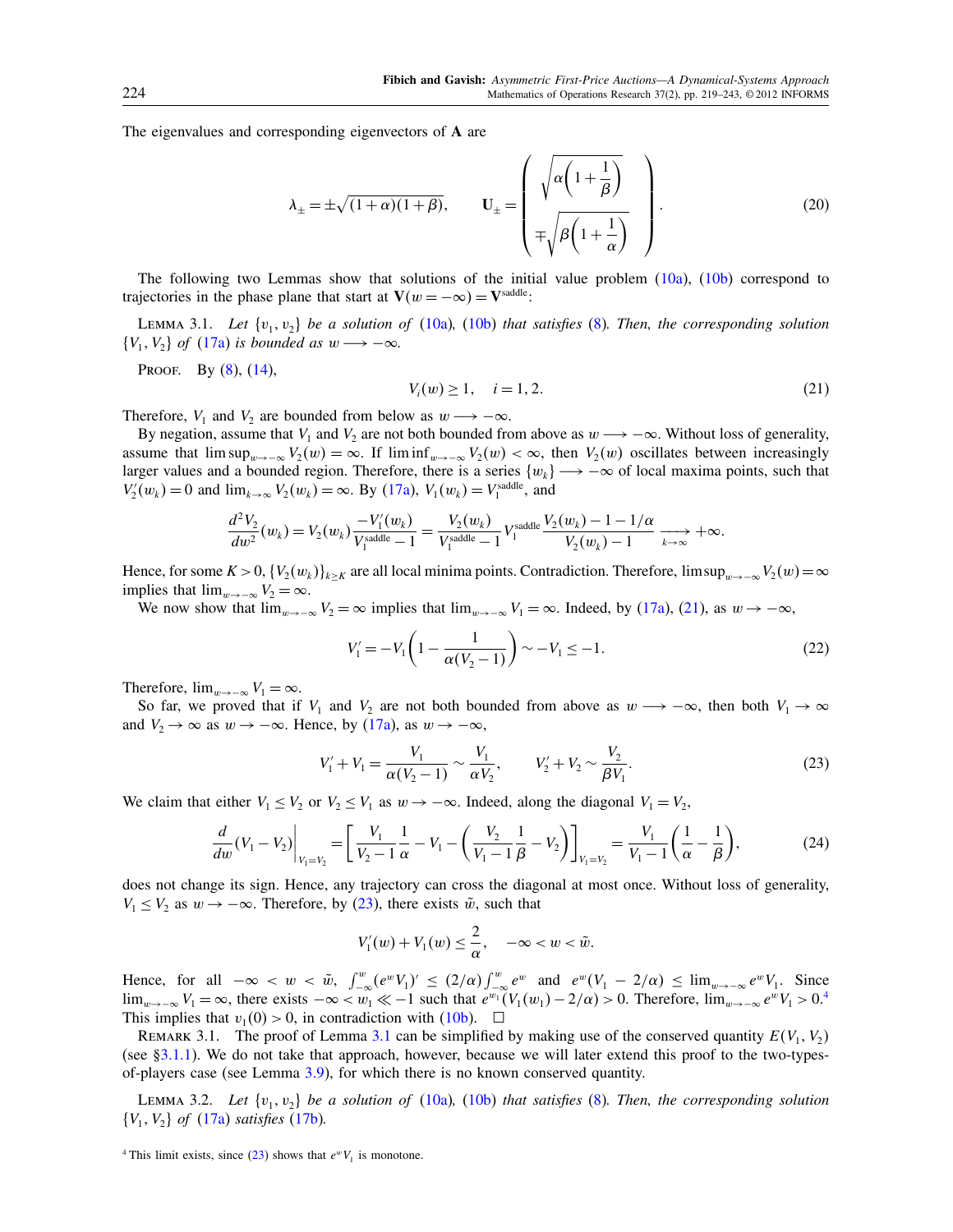PROOF. By Lemma [3.1,](#page-5-4) as  $w \to -\infty$ ,  $V_1$  and  $V_2$  remain in a bounded region in the quarter plane  $V_1$ ,  $V_2 \ge 1$ . Inside this quarter plane, there are no center points, sources, or sinks. Hence, by the index theorem, there are no periodic orbits. Therefore, trajectories can only start at  $w = -\infty$  from the singular lines  $V_1 = 1$  or  $V_2 = 1$ , or from the saddle point Vsaddle.

We now rule out the possibility that trajectory starts at  $w = -\infty$  from one or several accumulations points that lie on the singular lines  $V_1 = 1$  or  $V_2 = 1$ , which will conclude the proof. Assume by negation that the trajectory starts from the point  $(1, V_2^0)$ , where  $1 < V_2^0 < \infty$ . Near  $(1, V_2^0)$ , the equation for  $V_1$  in the dynamical system  $(17a)$  reduces to

$$
V_1' \sim \frac{V_2^{\text{saddle}} - V_2^0}{V_2^0 - 1} \sim c, \qquad V_2' \sim \frac{V_2^0}{\beta} \frac{1}{V_1 - 1} \longrightarrow +\infty.
$$

Therefore, if  $1 < V_2^0 < V_2^{\text{addle}}$ , then  $c > 0$ . Hence, all the trajectories flow back to the singular point  $(1, 1)$ . On the line  $V_2 = V_2^{\text{saddle}}$ ,  $V_1' = 0$  and  $V_2' > 0$ . Therefore, the trajectories flow downward, and hence by the previous case, also end at (1, 1). Finally, if  $V_2^0 > V_2^{\text{saddle}}$ , then  $c < 0$ . Therefore, in this case, all the trajectories flow back away from the singular line  $V_1 = 1.5$  $V_1 = 1.5$ 

A similar argument shows that the trajectory cannot start on a point  $(V_1^0, 1)$  where  $1 < V_1^0 < \infty$ . Finally, we show that the trajectory cannot start at  $w = -\infty$  from the point  $(1, 1)$ . Indeed, near  $(1, 1)$  the dynamical system [\(17a\)](#page-4-4) reduces to

$$
(V_2-1)V'_1(w) \sim \frac{1}{\alpha}, \qquad (V_1-1)V'_2(w) \sim \frac{1}{\beta}.
$$

Summing the above two equations gives

$$
\frac{d[(V_1 - 1)(V_2 - 1)]}{dw} \sim c, \quad c = \frac{1}{\alpha} + \frac{1}{\beta}.
$$

Integration gives  $w \sim w_0 + c^{-1}(V_1(w) - 1)(V_2(w) - 1)$  near  $(1, 1)$ , where  $w_0 \in \mathbb{R}$ . Therefore, the trajectory starts from  $(1, 1)$  at a finite w, rather than at  $w = -\infty$ . Contradiction.  $\square$ 

Since  $V^{\text{saddle}}$  is a saddle point, there are three different trajectories that start at  $V^{\text{saddle}}$  (see Figure [1\(](#page-7-0)A)).

<span id="page-6-2"></span>LEMMA 3.3. The unstable manifold of  $V^{\text{saddle}}$  consists of

(i) the trajectory  $\mathbf{V}(w) \equiv \mathbf{V}^{\text{saddle}}$ ;

(ii) a trajectory  $\Gamma$  that leaves from  $V^{\text{addle}}$  in the direction of  $U_+$  and intersects with the diagonal  $V_1 = V_2$ ;

(iii) a trajectory  $\Gamma'$  that leaves from  $V^{\text{saddle}}$  in the direction of  $-U_+$ . This trajectory does not intersect with the diagonal  $V_1 = V_2$ .

Proof. Without loss of generality,  $\alpha < \beta$ . Since [\(17a\)](#page-4-4), [\(17b\)](#page-4-6) is an autonomous dynamical system, there are precisely two trajectories  $\Gamma$  and  $\Gamma'$  that approach V<sup>saddle</sup> as  $w \longrightarrow -\infty$ . These trajectories exit V<sup>saddle</sup> in the directions of  $U_+$  and  $-U_+$ , respectively, where  $U_+$  is given by [\(20\)](#page-5-5).

We now prove that  $\Gamma$  intersects with the diagonal  $V_1 = V_2$ . Let S be the triangular region bounded by the lines  $V_1 = V_1^{\text{saddle}}$ ,  $V_2 = V_2^{\text{saddle}}$ , and  $V_1 = V_2$ , see Figure [2.](#page-7-1) For any  $0 < \varepsilon \ll 1$ , V<sup>saddle</sup> +  $\varepsilon$ U<sub>+</sub> resides in S. In the region S,  $V_1 > V_1^{\text{saddle}}$  and  $V_2 < V_2^{\text{saddle}}$ . Hence, by [\(17a\)](#page-4-4),  $V_1'(w) > 0$  and  $V_2'(w) < 0$  in S. Therefore  $\Gamma$  cannot intersect with the lines  $V_1 = V_1^{\text{saddle}}$  and  $V_2 = V_2^{\text{saddle}}$ , and, in particular cannot return to V<sup>saddle</sup>. Since V<sup>saddle</sup> is the only fixed point in  $S$ ,  $\Gamma$  must exit the region  $S$  in finite time, and it can only do so by intersecting with the diagonal  $V_1 = V_2$ .

Similarly, for any  $0 < \varepsilon \ll 1$ ,  $\mathbf{V}^{\text{saddle}} - \varepsilon \mathbf{U}_+$  resides in the quarter plane  $S' = \{V_1 < V_1^{\text{saddle}}, V_2 > V_2^{\text{saddle}}\}$ . By [\(17a\)](#page-4-4),  $V'_1(w) < 0$  and  $V'_2(w) > 0$  in S'. Hence for any  $w > -\infty$ ,  $\Gamma'$  remains in S'. In particular,  $V_1 \neq V_2$  for any  $-\infty < w < \infty$ . □

The trajectories  $V = V^{\text{saddle}}$  and  $\Gamma'$  are not solutions of [\(17\)](#page-4-7), because they do not intersect with the diagonal  $V_1 = V_2$  and, therefore, cannot satisfy [\(17c\)](#page-4-8).

<span id="page-6-3"></span>COROLLARY 3.1. The only trajectory that corresponds to a solution of  $(17a)$ ,  $(17b)$  and intersects with the diagonal  $V_1 = V_2$  is  $\Gamma$ .

Let  $\{V_1(w), V_2(w)\}\$  be a solution of [\(17a\)](#page-4-4), [\(17b\)](#page-4-6). Then, for any  $c \in \mathbb{R}$ ,

<span id="page-6-1"></span>
$$
\{V_1(w+c), V_2(w+c)\},\tag{25}
$$

<span id="page-6-0"></span><sup>5</sup> These trajectories, however, flow back eventually to the point  $(1, 1)$ , see Figure [1\(](#page-7-0)A) and Figure [3.](#page-8-1)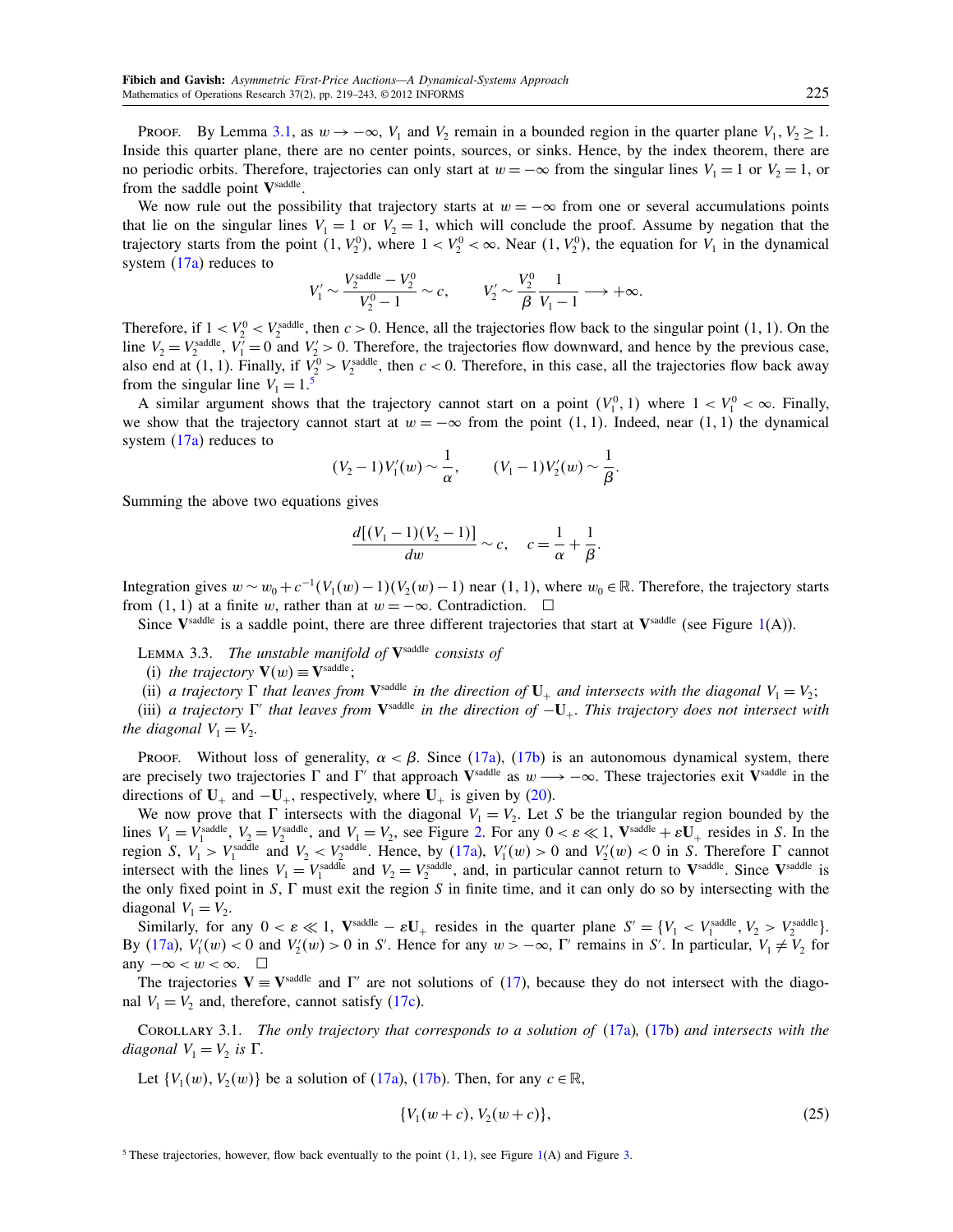

<span id="page-7-0"></span>FIGURE 1. (A) The trajectories  $\Gamma$  (solid) and  $\Gamma'$  (dash dotted) of [\(17a\)](#page-4-4), [\(17b\)](#page-4-6) that descend from the saddle point V<sup>saddle</sup> =  $(1+1/\beta, 1+1/\alpha)$ , illustrated for the case of  $\alpha < \beta$ . The dashed curve is the diagonal  $V_1 = V_2$ . The intersection point of  $\Gamma$  with the diagonal  $V_1 = V_2$  is marked by  $\bar{V}$ . (B) The solutions  $\{v_1(b), v_2(b)\}$  of [\(10a\)](#page-3-7), [\(10b\)](#page-3-9) that correspond to the trajectory  $\Gamma$  (solid), to the trajectory  $\Gamma'$  (dash dotted), and to the trajectory  $V = V^{\text{saddle}}$  (dotted). The bottom curve in each pair of curves is  $v_1$ .

is also a solution of [\(17a\)](#page-4-4), [\(17b\)](#page-4-6). Hence, the trajectory  $\Gamma$  represents a one-parameter family of solutions. Let  $\{V_1(w), V_2(w)\}$  be a solution of [\(17a\)](#page-4-4), [\(17b\)](#page-4-6) that belongs to the one-parameter family [\(25\)](#page-6-1) of  $\Gamma$ , and denote by  $\tilde{w}$  the point where the trajectory of  $\{V_1(w), V_2(w)\}$  intersects with the diagonal  $V_1 = V_2$ , i.e.,

$$
V_1(\tilde{w}) = V_2(\tilde{w}) = \bar{V}.
$$

In general,  $\overline{V} \neq e^{-\tilde{w}}$ . Hence,  $\{V_1(w), V_2(w)\}\$ is a solution of [\(17a\)](#page-4-4), [\(17b\)](#page-4-6), but it does not satisfy the right-boundary condition [\(17c\)](#page-4-8). If, however,  $c = \tilde{w} + \log \bar{V}$ , then  $\{V_1(w+c), V_2(w+c)\}$  satisfies (17c), and is therefore the unique solution of  $(17)$ . We therefore proved that

<span id="page-7-3"></span>THEOREM 3.1. There exists a unique solution to  $(17)$ .

For future reference, we note that the analysis in this section shows that near  $V^{\text{saddle}}$ , the solution of  $(17)$  can be approximated with

<span id="page-7-2"></span>
$$
\mathbf{V}(w) \approx \mathbf{V}^{\text{saddle}} + c_+ \mathbf{U}_+ e^{\lambda_+ w}, \quad w \ll -1. \tag{26}
$$



<span id="page-7-1"></span>FIGURE 2. The same data as in Figure  $1(A)$  $1(A)$ . Zoom-in on the regions S and S'.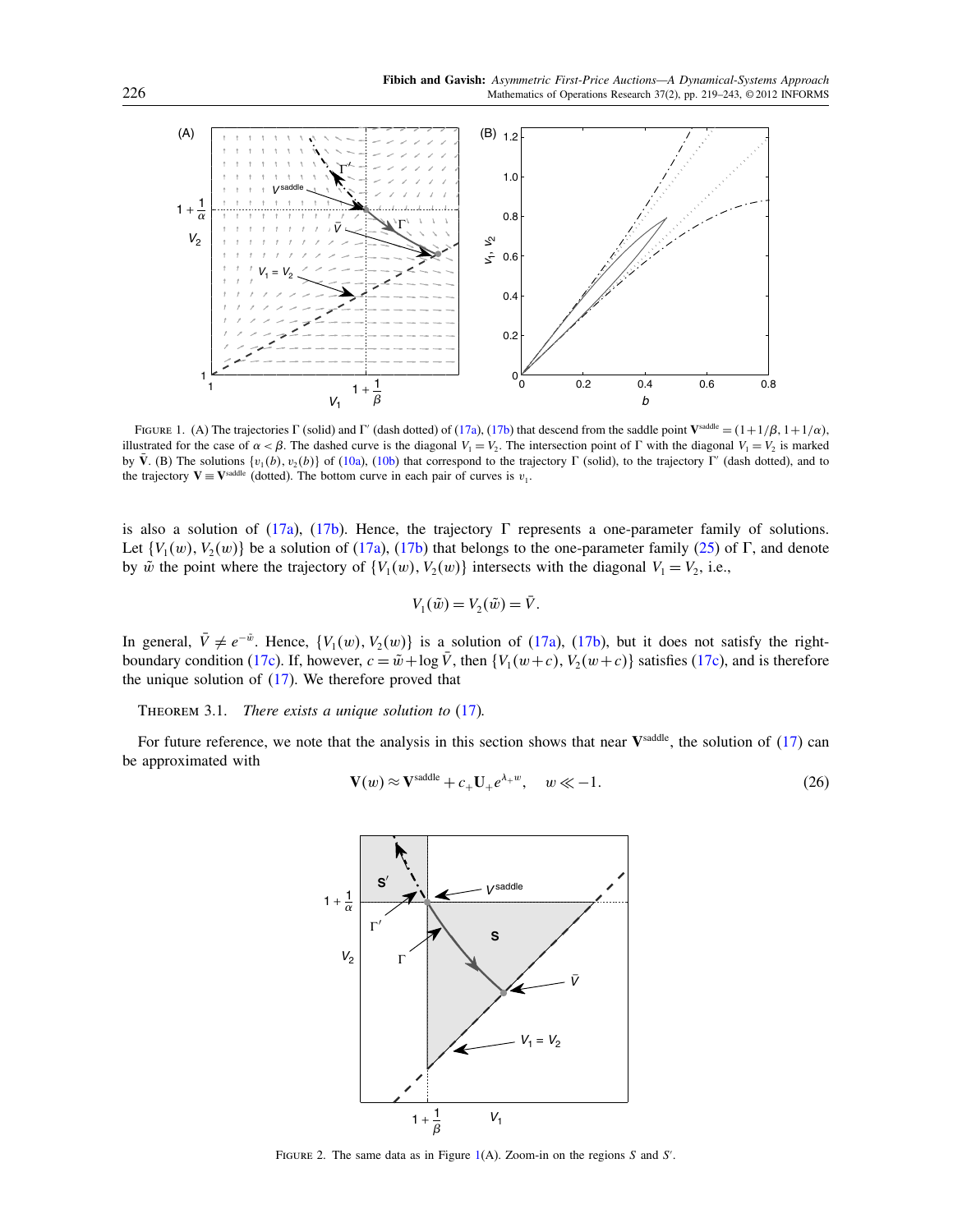<span id="page-8-4"></span><span id="page-8-0"></span>**3.1.1. Conservative system.** Equation  $(17a)$  is a conservative dynamical system:

LEMMA 3.4. The dynamical system  $(17a)$  admits the first integral

<span id="page-8-3"></span>
$$
E(V_1, V_2) = \frac{(V_1 - 1)^{\alpha}}{(V_2 - 1)^{\beta}} \frac{V_2^{\beta(1 + \alpha)}}{V_1^{\alpha(1 + \beta)}} \equiv E_0,
$$
\n(27)

where  $E_0$  is a constant.

PROOF. See Appendix [A.](#page-21-0)  $\square$ 

In Figure [3](#page-8-1) we plot the level sets of  $E(V_1, V_2)$ . The curve that starts at the saddle point  $V^{\text{saddle}}$  and intersects with the diagonal  $V_1 = V_2$  is the trajectory  $\Gamma$ , which corresponds to the solution of [\(17\)](#page-4-7). The intersection point  $\bar{\mathbf{V}} = (\bar{V}, \bar{V})$  of  $\Gamma$  with the diagonal  $V_1 = V_2$  can be found explicitly using the conserved quantity  $E(V_1, V_2)$ . Indeed, since  $\Gamma$  starts at  $V^{\text{saddle}}$ , it follows that

$$
E(\bar{V}, \bar{V}) = E(V_1^{\text{saddle}}, V_2^{\text{saddle}}) = \frac{\beta^{\alpha\beta}(1+\alpha)^{\beta(1+\alpha)}}{\alpha^{\alpha\beta}(1+\beta)^{\alpha(1+\beta)}}.
$$

COROLLARY 3.2. The intersection point of  $\Gamma$  with the diagonal  $V_1 = V_2$  is given by  $\bar{\bf V} = (\bar{V}, \bar{V})$ , where

<span id="page-8-2"></span>
$$
\bar{V} = \left(1 - \left[\frac{\beta^{\alpha\beta}(1+\alpha)^{\beta(1+\alpha)}}{\alpha^{\alpha\beta}(1+\beta)^{\alpha(1+\beta)}}\right]^{1/(\alpha-\beta)}\right)^{-1}.
$$
\n(28)

3.1.2. Going back to the system [\(10\)](#page-3-3). We now express the results that were obtained with the dynamical-systems approach, in terms of the original system [\(10\)](#page-3-3). In particular, we show that the trajectory  $\Gamma$  corresponds to the equilibrium strategies of the first-price auction, i.e., that the corresponding functions  $(v_1(b), v_2(b))$  are monotonically increasing and satisfy [\(10\)](#page-3-3).

Lemma [3.2](#page-5-0) shows that trajectories of the dynamical system [\(17a\)](#page-4-4) that start at  $V(w = -\infty) = V^{\text{saddle}}$  correspond to solutions of  $(10a)$  that satisfy the initial condition  $(10b)$ . Lemma [3.3](#page-6-2) shows that there are three families of solutions of  $(10a)$  that satisfy the initial condition  $(10b)$  (see Figure [1\(](#page-7-0)B)):

(i) The explicit linear solution

$$
v_1^{\text{explicit}} = \left(1 + \frac{1}{\beta}\right)b, \qquad v_2^{\text{explicit}} = \left(1 + \frac{1}{\alpha}\right)b,\tag{29}
$$

which corresponds to the trajectory  $\mathbf{V}(w) \equiv \mathbf{V}^{\text{saddle}}$ .

(ii) Solutions  $\{v_1(b), v_2(b)\}\$  that intersect at some  $\tilde{b} > 0$ , i.e.,  $v_1(\tilde{b}) = v_2(\tilde{b}) = \tilde{b}\overline{V}$ , where  $\overline{V}$  is given by [\(28\)](#page-8-2). These solutions correspond to the trajectory  $\Gamma$ .

(iii) Solutions  $\{v_1(b), v_2(b)\}\$  that do not intersect at any  $b > 0$ . These solutions correspond to the trajectory  $\Gamma'$ .



<span id="page-8-1"></span>FIGURE 3. Level sets of  $E(V_1, V_2)$ , see [\(27\)](#page-8-3), for  $\alpha = 1$  and  $\beta = 2$ . The dashed line is  $V_1 = V_2$ .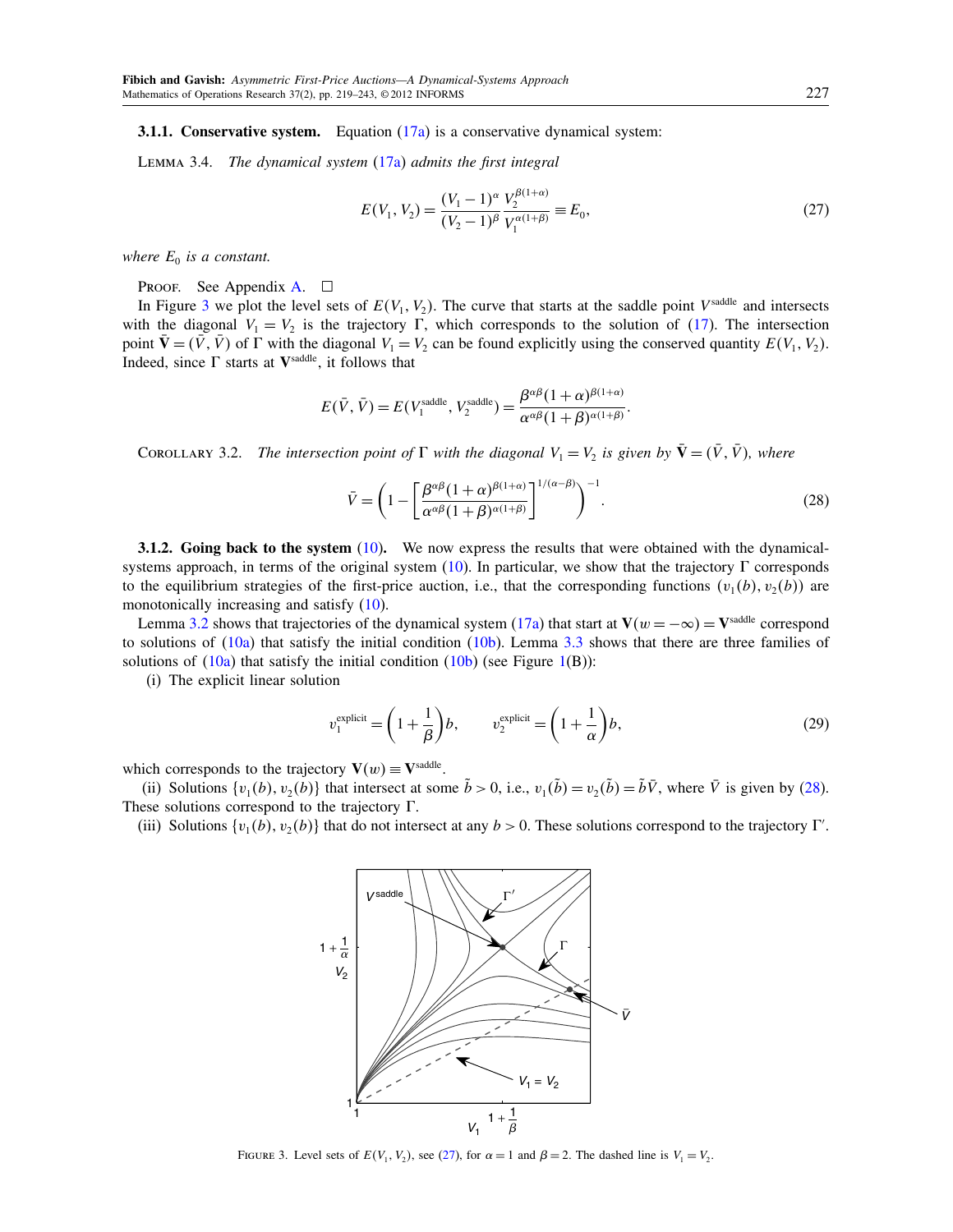To write the one-parameter family [\(25\)](#page-6-1) in terms of the system [\(10a\)](#page-3-7), note that  $b = e^w$ . Hence,

$$
w \to w + c \Rightarrow b = e^w \to e^{w+c} = \tilde{c}e^w = \tilde{c}b, \qquad \tilde{c} = e^c.
$$

Dropping the tilde, and replacing b with  $c \cdot b$  in [\(14\)](#page-4-5) gives the one-parameter family of solutions of [\(10a\)](#page-3-7), [\(10b\)](#page-3-9)

<span id="page-9-1"></span>
$$
\left\{\frac{1}{c}v_1(cb), \frac{1}{c}v_2(cb)\right\}, \quad c \in \mathbb{R}^+.
$$
\n(30)

Each solution of the one-parameter family [\(30\)](#page-9-1) satisfies [\(10a\)](#page-3-7), [\(10b\)](#page-3-9) for  $0 \le b \le \tilde{b} = e^{\tilde{w}}$ , and the boundary condition

<span id="page-9-3"></span>
$$
v_1(\tilde{b}) = v_2(\tilde{b}) = \bar{v}^c, \quad \tilde{b} > 0.
$$
 (31)

In general,  $\bar{v}^c \neq 1$ . Therefore, the solution does not satisfy [\(10c\)](#page-3-8). Nevertheless, these solutions do satisfy [\(10\)](#page-3-3), albeit for a different first-price auction system:<sup>[6](#page-9-2)</sup>

LEMMA 3.5. The solutions [\(30\)](#page-9-1) of [\(10a\)](#page-3-7), [\(10b\)](#page-3-9) that satisfy [\(31\)](#page-9-3) are the solutions of [\(10\)](#page-3-3) with the distributions

$$
F_i^c(v) = \frac{F_i(v)}{F_i(\bar{v}^c)}, \quad i = 1, 2.
$$

PROOF. The proof is immediate.  $\square$ 

In particular, when  $c = 1/\bar{v}^c$ ,  $F_i^c(v) = F_i(v)$ , hence [\(30\)](#page-9-1) is the solution of [\(10a\)](#page-3-7), [\(10b\)](#page-3-9), [\(10c\)](#page-3-8). Therefore,

<span id="page-9-5"></span>THEOREM 3.2. There exists a unique solution to  $(10)$ .

We now show that the unique solution of  $(10)$  is monotonically increasing:

LEMMA 3.6. The solutions  $v_1(b)$  and  $v_2(b)$  of [\(10\)](#page-3-3) are strictly monotonically increasing.

PROOF. By Equation [\(15\)](#page-4-9),

$$
v'_1(b) = (bV_1)' = \frac{V_1(b)}{\alpha} \frac{1}{V_2(b) - 1}, \qquad v'_2(b) = \frac{V_2(b)}{\beta} \frac{1}{V_1(b) - 1}.
$$

From the proof of Lemma [3.3](#page-6-2) it follows that in the region S,  $V_2(b) > V_1(b) > V_1^{\text{saddle}} > 1$ . Therefore,  $v_1' > 0$ and  $v'_2 > 0$ .  $\Box$ 

<span id="page-9-6"></span>REMARK [3.2](#page-5-0). Lemma 3.2 implies that the solution of [\(10\)](#page-3-3) is differentiable at  $b = 0$ .<sup>[7](#page-9-4)</sup> Indeed, by Lemma [3.2,](#page-5-0)

$$
V_i^{\text{saddle}} = \lim_{b \to 0} V_i(b) = \lim_{b \to 0} \frac{v_i(b)}{b} = v'(0), \quad i = 1, 2.
$$

We note that the differentiability at  $b = 0$  is not obvious. For example, in the case of a reserve price  $r > 0$  the solution satisfies the left boundary condition  $v_1(r) = v_2(r) = r$  and therefore it is not differentiable at the lower end  $b = r$ . In this case the proof of Lemma [3.2](#page-5-0) fails, since  $w \rightarrow -\infty$  as  $b \rightarrow r > 0$ . Indeed, in this case  $\Gamma$ starts from  $(1, 1)$ , and not from  $V^{\text{saddle}}$ .

REMARK 3.3. From [\(26\)](#page-7-2) it follows that near  $b = 0$ , the solution of [\(10\)](#page-3-3) can be approximated with

$$
\mathbf{v}(b) \approx \mathbf{V}^{\text{saddle}} \cdot b + c_+ \mathbf{U}_+ b^{1+\lambda_+}, \quad 0 \le b \ll 1.
$$

In general,  $\lambda_+$  is not an integer (see [\(20\)](#page-5-5)). Therefore, the solution of [\(10\)](#page-3-3) is not in  $C^{\infty}$ . Note, however, that  $\lambda_+ > 1$ , and therefore  $\mathbf{v}(b) \in C^2$ .

REMARK 3.4. In terms of the original system  $(10)$ , the first integral  $(27)$  becomes

$$
e(v_1, v_2) = \frac{(v_1 - b)^{\alpha} v_2^{\beta(1+\alpha)}}{(v_2 - b)^{\beta} v_1^{\alpha(1+\beta)}}.
$$

This first integral was found by Marshall et al. [\[14,](#page-24-7) Appendix A].

<span id="page-9-0"></span>REMARK 3.5. The conserved quantity can be used to recover the explicit expression for  $\bar{b}$  of Marshall et al. [\[14\]](#page-24-7). Indeed, since  $\bar{b} = 1/\bar{V}$  and  $\bar{V}$  is given by Equation [\(28\)](#page-8-2), we recover Equation [\(11\)](#page-3-6).

<span id="page-9-2"></span><sup>6</sup> When  $\bar{v}^c > 1$ , the result holds for  $\{F_i\}$  that are extended monotonically and smoothly to  $[0, \bar{v}^c]$ .

<span id="page-9-4"></span><sup>7</sup> This result was proved by Lebrun  $[10]$ .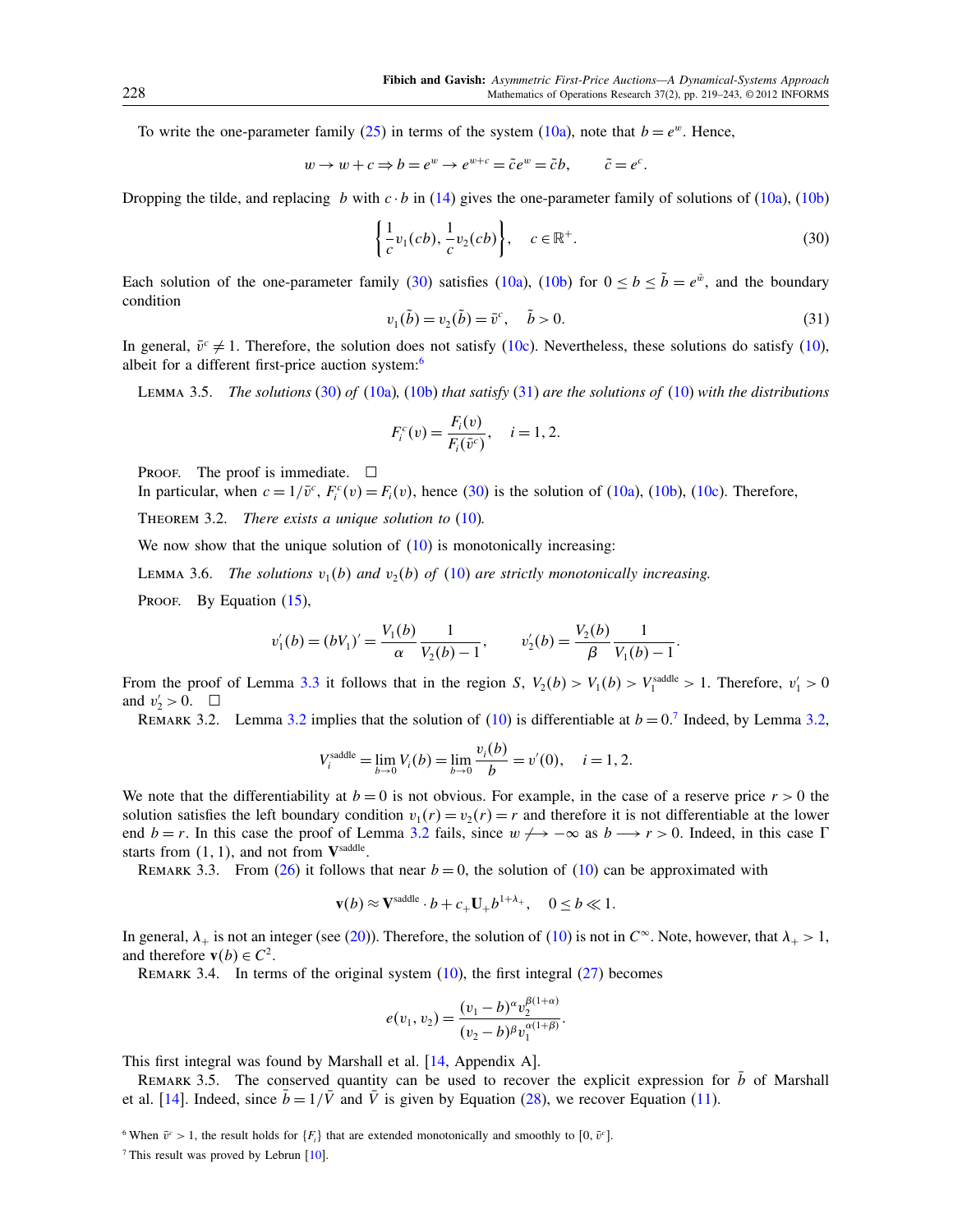<span id="page-10-0"></span>3.1.3. Backward solutions. As noted, Lebrun [\[9,](#page-24-4) [11,](#page-24-5) [12\]](#page-24-6) proved existence and uniqueness using backward solutions of  $(2a)$ ,  $(2c)$ . The dynamical system  $(17)$  can also be analyzed using backward solutions, i.e., solutions  $\{V_1, V_2\}$  of  $(17a)$  that start at the diagonal  $V_1 = V_2$ , see  $(17c)$ , and flow backward. This approach leads to an alternative uniqueness proof, and also to Lebrun's characterization of type I and type II backward solutions.

REMARK 3.6. Without loss of generality, we assume that  $\alpha < \beta$  throughout this section.

By Lemma [3.3,](#page-6-2) there exists a trajectory  $\Gamma$  that starts at V<sup>saddle</sup> and intersects with the diagonal at a point, which we denote by  $(\bar{V}, \bar{V})$ . We first consider backward solutions that cross the diagonal above  $(\bar{V}, \bar{V})$ .

<span id="page-10-2"></span>LEMMA 3.7. All trajectories that cross the diagonal at  $V_1 = V_2 > \overline{V}$ , must start at  $w = -\infty$  from  $(+\infty, +\infty)$ .

Proof. Denote by  $T_1$  the open region bounded from below by  $V_1 = V_1^{\text{saddle}}$ , the trajectory  $\Gamma$ , and the diagonal  $V_1 = V_2$ , see Figure [4\(](#page-10-1)A). Let us consider trajectories that cross the diagonal at  $V_1(w_0) = V_2(w_0) > \bar{V}$ . We first show that as we move backward along these trajectories, they do not exit the region  $T_1$ . Indeed, by  $(24)$ , along the diagonal  $V_1 = V_2$ ,  $(d/dw)(V_1 - V_2) > 0$ . On the nullcline  $V_1 = V_1^{\text{saddle}}$  and  $V_2 > V_2^{\text{saddle}}$ , the trajectories point in the direction  $(-1, 0)$ . Hence, trajectories that cross the diagonal and the line  $V_1 = V_1^{\text{saddle}}$  point outward of  $T_1$ . In addition, the trajectories cannot cross the trajectory  $\Gamma$ . Therefore, for  $w < w_0$ , they have to remain in the region  $T_{\rm I}$ .

In the region  $T_1$ ,  $V_1'$ ,  $V_2' < 0$ . Hence,  $V_1$  and  $V_2$  have (finite of infinite) limits as  $w \rightarrow -\infty$ . Obviously, they cannot both have finite limits, because there are no singular points in  $T<sub>l</sub>$ , and the backward trajectories that reach the fixed point V<sup>saddle</sup> are not in  $T_1$ , see Lemma [3.3.](#page-6-2) Therefore, since  $V_1 \le V_2$  in  $T_1$ , then  $\lim_{w \to -\infty} V_2 = \infty$ . Hence, by [\(17a\)](#page-4-4), as  $w \rightarrow -\infty$ ,

$$
V_1' \sim -V_1 < -\frac{1}{2}V_1.
$$

Hence,  $V_1 \geq c \cdot e^{-w/2} \longrightarrow \infty$ .  $\Box$ 

Because the trajectories are above the diagonal, then, as in the proof of Lemma [3.1,](#page-5-4) we have that lim<sub>w→−∞</sub>  $e^wV_1 > 0$ . Since  $V_1 \le V_2$ , then lim<sub>w→−∞</sub>  $e^wV_2 > 0$ . Therefore, the corresponding type I backward solu-tions of [\(10a\)](#page-3-7), [\(10c\)](#page-3-8) satisfy  $\lim_{b\to 0} v_1 > 0$  and  $\lim_{b\to 0} v_2 > 0$ . In particular, they do not correspond to solutions of [\(10\)](#page-3-3).

LEMMA 3.8. All trajectories that cross the diagonal at  $1 < V_1 = V_2 < \overline{V}$ , must start from (1, 1).

Proof. We denote by  $T_{II}$  the region that is bounded from below by  $V_1 = 1$  and the diagonal  $V_1 = V_2$ , and from above by  $V_2 = V_2^{\text{saddle}}$  and the trajectory  $\Gamma$  (see Figure [4\(](#page-10-1)B)). Let us consider trajectories that cross the diagonal at  $1 < V_1(w_0) = V_2(w_0) < \bar{V}$ . We first show that as we move backward along these trajectories, they do not exit the region  $T_{II}$ .

Indeed, as in the proof of Lemma [3.7,](#page-10-2) along the diagonal all trajectories point outward of  $T_{II}$  (see [\(24\)](#page-5-6)). On the nullcline  $V_2 = V_2^{\text{saddle}}$ , the trajectories point in the direction  $(0, 1)$ , outward of  $T_{II}$ . In addition, the trajectories cannot cross the singular line  $V_1 = 1$  or the trajectory  $\Gamma$ . Therefore, for  $w < w_0$ , they have to remain in the region  $T_{II}$ .



<span id="page-10-1"></span>FIGURE 4. The same data as in Figure [1\(](#page-7-0)A). Zoom-in on the regions  $T_1$  and  $T_{II}$ .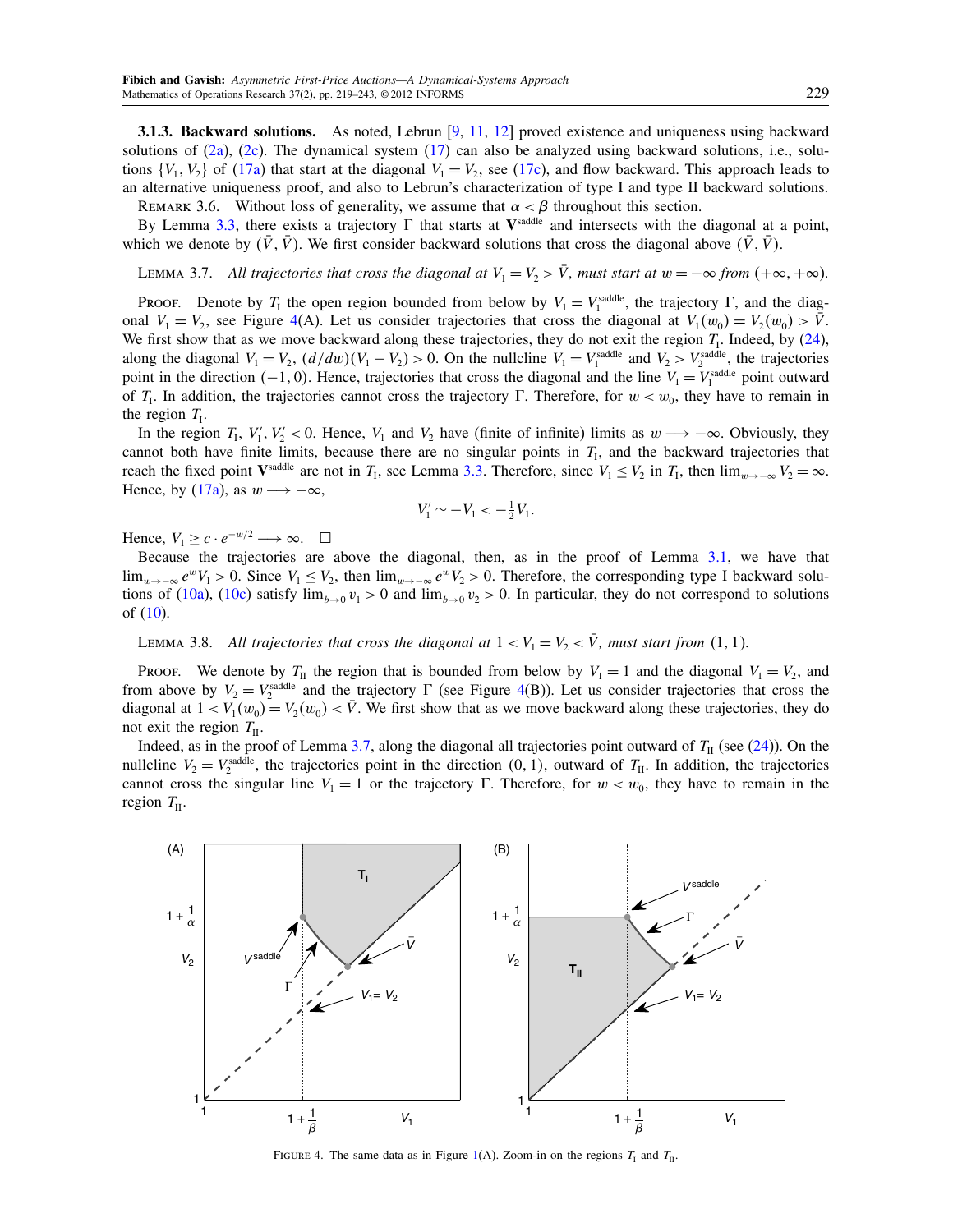Because  $T_{II}$  is a bounded region, all trajectories within it must start from the fixed-point V<sup>saddle</sup> or from the singular point  $(1, 1)$ . The trajectories cannot start from  $V^{\text{saddle}}$ , however, because the unstable manifold of  $V^{\text{saddle}}$ consists of  $\Gamma$  that defines the boundary of  $T_{II}$ , and  $\Gamma'$  that does not lie in  $T_{II}$  but rather in the region S', see proof of Lemma  $3.3.$   $\Box$ 

In the proof of Lemma [3.2](#page-5-0) we saw that trajectories start from  $(1, 1)$  at a finite w. Moreover, by  $(15)$ , the corresponding solutions satisfy

$$
v_1'(b) = V_1 + bV_1' = V_1 + V_1 \frac{V_2^{\text{saddle}} - V_2}{V_2 - 1} \longrightarrow +\infty, \quad (V_1, V_2) \longrightarrow (1, 1),
$$

and similarly for  $v_2'(b)$ . Therefore, they are type II backward solutions of [\(10a\)](#page-3-7), [\(10c\)](#page-3-8), which have an infinite derivative at some  $0 < b_1$ . In particular, they do not correspond to solutions of [\(10\)](#page-3-3).

Finally, we note that the results of this section provide a alternative proof that  $\Gamma$  is the unique trajectory that corresponds to a solution of [\(10\)](#page-3-3), hence to the uniqueness Theorem [3.2.](#page-9-5)

<span id="page-11-0"></span>3.2. Two types of players. To study the system [\(12\)](#page-3-5), we transform it into an autonomous dynamical system using the change of variables  $(14)$ ,  $(16)$ . This gives

<span id="page-11-2"></span>
$$
V'_{1} = \frac{V_{1}}{(n_{1} + n_{2} - 1)\alpha} \left[ \frac{n_{2}}{V_{2}^{\text{saddle}} - 1} \frac{V_{2}^{\text{saddle}} - V_{2}}{V_{2} - 1} - \frac{n_{2} - 1}{V_{1}^{\text{saddle}} - 1} \frac{V_{1}^{\text{saddle}} - V_{1}}{V_{1} - 1} \right],
$$
  
\n
$$
V'_{2} = \frac{V_{2}}{(n_{1} + n_{2} - 1)\beta} \left[ \frac{n_{1}}{V_{1}^{\text{saddle}} - 1} \frac{V_{1}^{\text{saddle}} - V_{1}}{V_{1} - 1} - \frac{n_{1} - 1}{V_{2}^{\text{saddle}} - 1} \frac{V_{2}^{\text{saddle}} - V_{2}}{V_{2} - 1} \right].
$$
\n(32a)

As in the two coalitions case, the boundary conditions are given by

<span id="page-11-6"></span><span id="page-11-5"></span>
$$
V_1(-\infty) = V_1^{\text{saddle}}, \qquad V_2(-\infty) = V_2^{\text{saddle}}, \tag{32b}
$$

(see Lemma [3.9\)](#page-11-1) and

$$
V_1(\bar{w}) = V_2(\bar{w}) = e^{-\bar{w}},\tag{32c}
$$

where  $\bar{w} = \log \bar{b}$ , and

<span id="page-11-3"></span>
$$
V_1^{\text{saddle}} = 1 + \frac{1}{(n_1 - 1)\alpha + n_2 \beta}, \qquad V_2^{\text{saddle}} = 1 + \frac{1}{n_1 \alpha + (n_2 - 1)\beta}.
$$
 (32d)

As in the two coalitions case, the dynamical system  $(32a)$  has a fixed point at V<sup>saddle</sup>, see  $(32d)$ , which is a saddle point. Indeed, the linearization  $V(w) \sim V^{\text{saddle}} + V^{\text{lin}}(w)$  of [\(17a\)](#page-4-4) about  $V^{\text{saddle}}$  gives

$$
\frac{d}{dw}\mathbf{V}^{\text{lin}} = \mathbf{A}\,\mathbf{V}^{\text{lin}},\tag{33a}
$$

where **A** is the Jacobian matrix of [\(32a\)](#page-11-2) at  $V = V^{\text{saddle}}$ , i.e.,

$$
\mathbf{A} = \begin{pmatrix} (n_2 - 1) \frac{V_1^{\text{saddle}}}{(V_1^{\text{saddle}} - 1)^2 \alpha (n_1 + n_2 - 1)} & -n_1 \frac{V_2^{\text{saddle}}}{(V_1^{\text{saddle}} - 1)^2 \beta (n_1 + n_2 - 1)} \\ -n_2 \frac{V_1^{\text{saddle}}}{(V_2^{\text{saddle}} - 1)^2 \alpha (n_1 + n_2 - 1)} & (n_1 - 1) \frac{V_2^{\text{saddle}}}{(V_2^{\text{saddle}} - 1)^2 \beta (n_1 + n_2 - 1)} \end{pmatrix} .
$$
 (33b)

The eigenvalues and corresponding eigenvectors of A are

<span id="page-11-4"></span>
$$
\lambda_{\pm} = \frac{a_{11} + a_{22} \pm \sqrt{(a_{11} - a_{22})^2 + 4a_{12}a_{21}}}{2}, \qquad \mathbf{U}_{\pm} = \left(\frac{-2a_{21}}{(a_{11} - a_{22}) \mp \sqrt{(a_{11} - a_{22})^2 + 4a_{12}a_{21}}}\right). \tag{34}
$$

Equation [\(34\)](#page-11-4) implies that  $\lambda_+ > 0$ . By Vieta's formula,

$$
\lambda_{-} \lambda_{+} = \det \mathbf{A} = \frac{(n_1 - 1)(n_2 - 1) - n_1 n_2}{4} \frac{V_1^{\text{saddle}} V_2^{\text{saddle}}}{\alpha \beta (n - 1)^2 (V_1^{\text{saddle}} - 1)^2 (V_2^{\text{saddle}} - 1)^2} < 0.
$$

Hence  $\lambda_{-} < 0$ . Therefore, V<sup>saddle</sup> is a saddle point.

<span id="page-11-1"></span>The following Lemma shows that solutions of the initial value problem [\(12a\)](#page-3-11), [\(12b\)](#page-3-12) correspond to trajectories in the phase plane that start at  $\mathbf{V}(w = -\infty) = \mathbf{V}^{\text{saddle}}$ :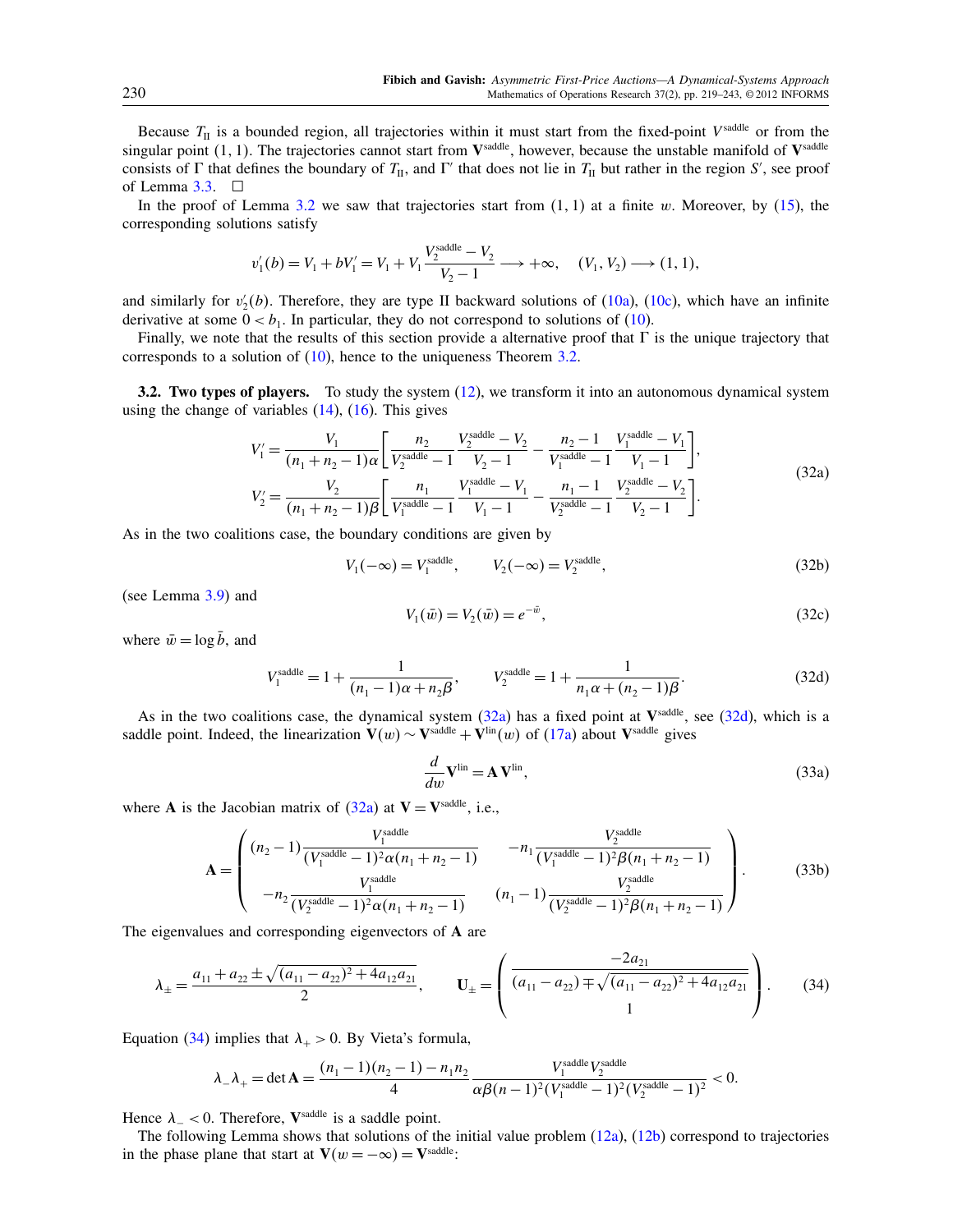LEMMA 3.9. Let  $\{v_1, v_2\}$  be a solution of [\(12a\)](#page-3-11), [\(12b\)](#page-3-12) that satisfies [\(8\)](#page-3-10). Then, the corresponding solution  $\{V_1, V_2\}$  of  $(32a)$  satisfies  $(32b)$ .

PROOF. The proof is similar to the proofs of Lemma [3.1](#page-5-4) and Lemma [3.2](#page-5-0) (see Appendix [B\)](#page-21-1).  $\Box$ 

<span id="page-12-1"></span>LEMMA 3.10. the unstable manifold of  $V^{\text{saddle}}$  consists of

(i) the trajectory  $\mathbf{V}(w) \equiv \mathbf{V}^{\text{saddle}}$ ;

(ii) a trajectory  $\Gamma$  that descends from  $V^{\text{saddle}}$  in the direction of  $U_+$ , and intersects with the diagonal  $V_1 = V_2$ ;

(iii) a trajectory  $\Gamma'$  that descends from  $V^{\text{saddle}}$  in the direction of  $-U_+$ . This trajectory does not intersect with the diagonal  $V_1 = V_2$ .

PROOF. The proof is identical to the proof of Lemma [3.3.](#page-6-2)  $\Box$ 

As in the two-coalition case, the trajectories  $V^{\text{saddle}}$  and  $\Gamma'$  cannot be solutions of [\(32\)](#page-11-6), because they do not intersect with the diagonal  $V_1 = V_2$ . Therefore, in analogy to Corollary [3.1,](#page-6-3) the only trajectory that corresponds to a solution of [\(32a\)](#page-11-2), [\(32b\)](#page-11-5) that intersects with the diagonal  $V_1 = V_2$  is  $\Gamma$ .

<span id="page-12-0"></span>As in the two-coalition case, the trajectory  $\Gamma$  represents a one-parameter family of solutions (see [\(25\)](#page-6-1)).

THEOREM 3.3. There exists a unique solution to  $(32)$ .

**PROOF.** The proof is identical to the proof of Theorem [3.1.](#page-7-3)  $\Box$ 

Theorem [3.3](#page-12-0) implies that the boundary-value problem [\(12\)](#page-3-5) has a unique solution:

THEOREM 3.4. There exists a unique solution to [\(12\)](#page-3-5).

We now show that the unique solution of  $(12)$  is monotonically increasing.

LEMMA 3.11. The solutions  $v_1(b)$  and  $v_2(b)$  of [\(12\)](#page-3-5) are strictly monotonically increasing.

Proof. Without loss of generality, we assume that  $\alpha < \beta$ . Substituting  $v_i(b) = bV_i(b)$  in Equation [\(12a\)](#page-3-11) yields

$$
v_1'(b) = \frac{V_1}{\alpha} \frac{1}{n_1 + n_2 - 1} \left[ \frac{n_2}{V_2 - 1} - \frac{n_2 - 1}{V_1 - 1} \right], \qquad v_2'(b) = \frac{V_2}{\beta} \frac{1}{n_1 + n_2 - 1} \left[ \frac{n_1}{V_1 - 1} - \frac{n_1 - 1}{V_2 - 1} \right].
$$

Monotonicity of  $v_1$  and  $v_2$  requires that

<span id="page-12-2"></span>
$$
\frac{n_2}{V_2 - 1} - \frac{n_2 - 1}{V_1 - 1} > 0,
$$
\n
$$
(35a)
$$

<span id="page-12-3"></span>
$$
\frac{n_1}{V_1 - 1} - \frac{n_1 - 1}{V_2 - 1} > 0.
$$
\n(35b)

From the proof of Lemma [3.10](#page-12-1) it follows that in the region S,

$$
1 < V_1^{\text{saddle}} \le V_1 \le V_2 \le V_2^{\text{saddle}}.
$$

Hence, by [\(32d\)](#page-11-3),

$$
(n_1-1)\alpha + n_2\beta \ge \frac{1}{V_1-1} \ge \frac{1}{V_2-1} \ge n_1\alpha + (n_2-1)\beta,
$$

<span id="page-12-4"></span>from which inequality [\(35a\)](#page-12-2) follows. In addition, since  $1 < V_1 \le V_2$ , inequality [\(35b\)](#page-12-3) is also satisfied.  $\Box$ 

THEOREM 3.5. The solution of  $(12)$  is differentiable at  $b = 0$ . PROOF. By Lemma [3.9,](#page-11-1)

$$
\lim_{w \to -\infty} V_i(w) = V_i^{\text{saddle}} = \lim_{b \to 0} \frac{v_i(b)}{b} = v'_i(0). \quad \Box
$$

The differentiability at  $b = 0$  is not obvious (see Remark [3.2\)](#page-9-6). To the best of our knowledge, the result of Theorem [3.5](#page-12-4) is new.

It is not known whether  $(32)$  admits a first integral. In particular, an explicit expression for V and b is not available. Finally, we note that the backward-solutions analysis of  $\S3.1.3$  can be extended to the two-player case.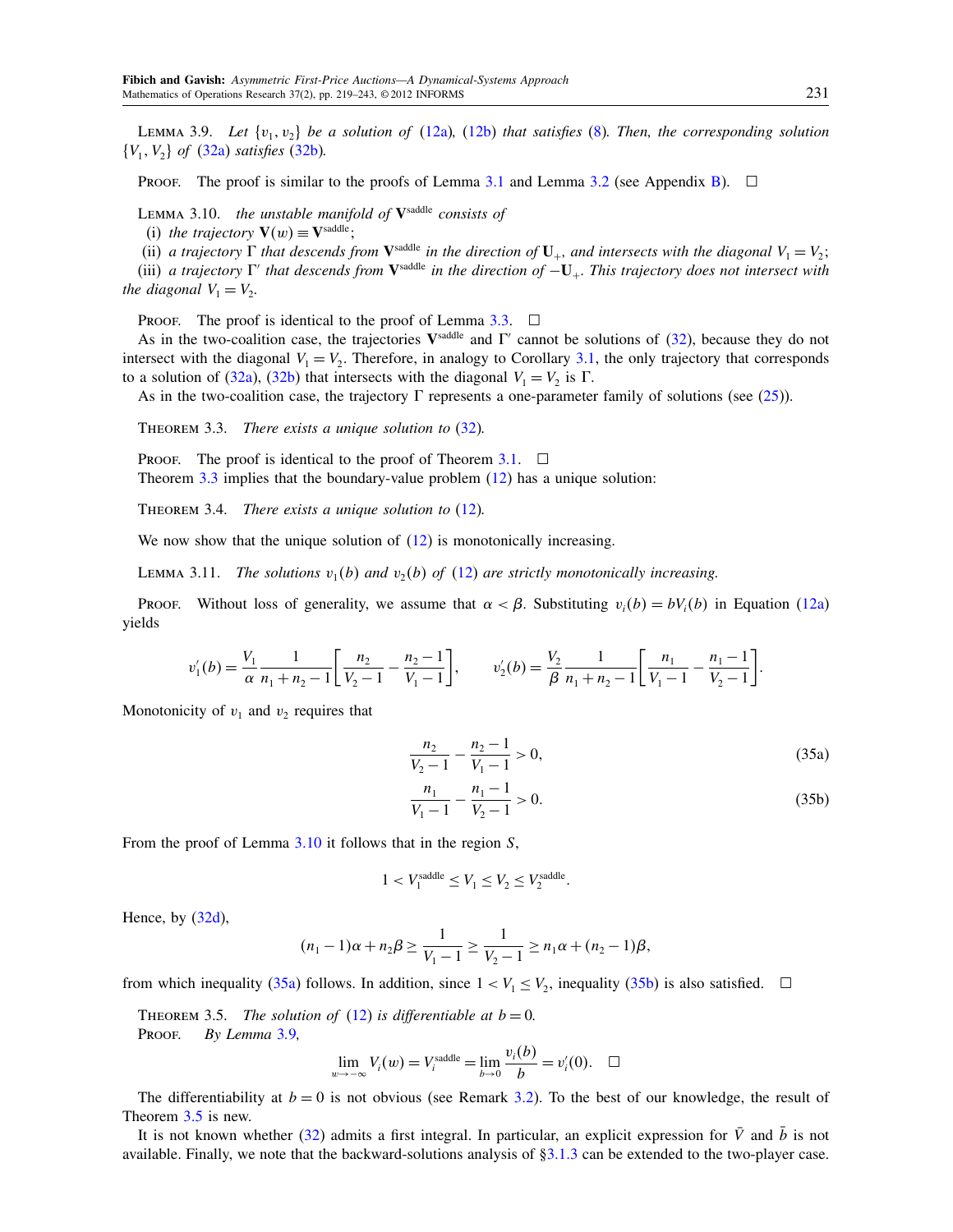<span id="page-13-0"></span>**3.3.** *n* coalitions. Following the analysis in §[§3.1](#page-4-2) and [3.2,](#page-11-0) we can transform the *n*-coalition system [\(13a\)](#page-4-11) into an autonomous system by substituting  $v_i(b) = b V_i(b)$  and  $b = e^w$  in [\(13a\)](#page-4-11). This gives

<span id="page-13-5"></span><span id="page-13-2"></span>
$$
V'_{i}(w) = G_{i}(V_{1}, \ldots, V_{n}), \quad i = 1, \ldots, n,
$$
\n(36a)

where

<span id="page-13-3"></span>
$$
G_i(V_1, \ldots, V_n) = \frac{V_i}{\alpha_i} \left[ \left( \frac{1}{n-1} \sum_{j=1}^n \frac{1}{V_j - 1} \right) - \frac{1}{V_i - 1} \right] - V_i, \quad i = 1, \ldots, n,
$$
 (36b)

with the boundary conditions

<span id="page-13-1"></span>
$$
V_i(w = -\infty) = V_i^{\text{saddle}}, \quad i = 1, \dots, n,
$$
\n(36c)

and

<span id="page-13-7"></span>
$$
V_i(\bar{w}) = \bar{V}, \quad i = 1, \dots, n,
$$
\n(36d)

where  $\bar{V} = e^{-\bar{w}}, \bar{w} = \log \bar{b}$  and

<span id="page-13-8"></span>
$$
V_i^{\text{saddle}} = 1 + \frac{1}{\sum_{j=1}^n \alpha_j - \alpha_i}, \quad i = 1, ..., n. \tag{36e}
$$

REMARK 3.7. By imposing the boundary condition [\(36c\)](#page-13-1), we implicitly assume that the solution of [\(13\)](#page-4-3) is differentiable at  $b = 0$ . In Lemma [3.2](#page-5-0) and Lemma [3.9](#page-11-1) we justified this assumption for the case of two coalitions or two types of players. The proofs of these Lemmas, however, relied on the relatively simple structure of planar dynamical systems. Whether the solutions in the general n-dimensional case are also differentiable is currently an open problem.

The dynamical system [\(36\)](#page-13-2) has a fixed point at  $V^{\text{saddle}} = (V_1^{\text{saddle}}, \dots, V_n^{\text{saddle}})$ . This fixed point is a saddle point with a one-dimensional stable manifold and an  $n - 1$  dimensional unstable manifold:

<span id="page-13-6"></span>LEMMA 3.12. Let A be the  $n \times n$  Jacobian matrix

<span id="page-13-10"></span>
$$
\mathbf{A} = \frac{\partial G_i(V_1, V_2, \dots, V_n)}{\partial (V_1, V_2, \dots, V_n)} \bigg|_{\mathbf{V} = \mathbf{V}^{\text{saddle}}},
$$
\n(37)

where  $G_i(V_1, V_2, \ldots, V_n)$  is given by [\(36b\)](#page-13-3). Then, A has n – 1 positive eigenvalues and one negative eigenvalue.

PROOF. Let us first compute the matrix elements of  $A = [a_{ij}]$ . For  $i \neq j$ ,

$$
a_{ij} = \frac{\partial G_i}{\partial V_j}\bigg|_{\mathbf{V} = \mathbf{V}^{\text{saddle}}} = -\frac{V_i^{\text{saddle}}}{(n-1)\alpha_i (V_j^{\text{saddle}} - 1)^2},
$$

and for  $i = j$ ,

$$
a_{ii} = \frac{\partial G_i}{\partial V_i}\Big|_{\mathbf{V} = \mathbf{V}^{\text{saddle}}} = \frac{(n-2)V_i^{\text{saddle}}}{(n-1)\alpha_i (V_i^{\text{saddle}} - 1)^2},
$$

where in the calculation of  $a_{ii}$  we used the fact that  $G_i(\mathbf{V}^{\text{saddle}}) = 0$ . The Jacobian matrix **A** can be written as

$$
\mathbf{A} = \mathbf{D}_L \mathbf{B} \mathbf{D}_R,
$$

where

$$
\mathbf{B} = \begin{bmatrix} n-2 & -1 & \cdots & -1 \\ -1 & n-2 & \cdots & -1 \\ \vdots & -1 & \ddots & \vdots \\ -1 & \cdots & -1 & n-2 \end{bmatrix},
$$

and  $D<sub>L</sub>$  and  $D<sub>R</sub>$  the diagonal matrices

<span id="page-13-9"></span>
$$
\mathbf{D}_L = \text{diag}\left(\frac{1}{(V_1^{\text{saddle}}-1)^2}, \dots, \frac{1}{(V_n^{\text{saddle}}-1)^2}\right), \qquad \mathbf{D}_R = \text{diag}\left(\frac{V_1^{\text{saddle}}}{(n-1)\alpha_1}, \dots, \frac{V_n^{\text{saddle}}}{(n-1)\alpha_n}\right). \tag{38}
$$

Since  $|A - \lambda I| = 0$  implies that  $|B - \lambda D_L^{-1} D_R^{-1}| = 0$ , the eigenvalues of A are the same as those of the generalized eigenvalue problem

<span id="page-13-4"></span>
$$
\mathbf{B}v = \lambda \mathbf{D}v, \qquad \mathbf{D} = \mathbf{D}_L^{-1} \mathbf{D}_R^{-1}.
$$
 (39)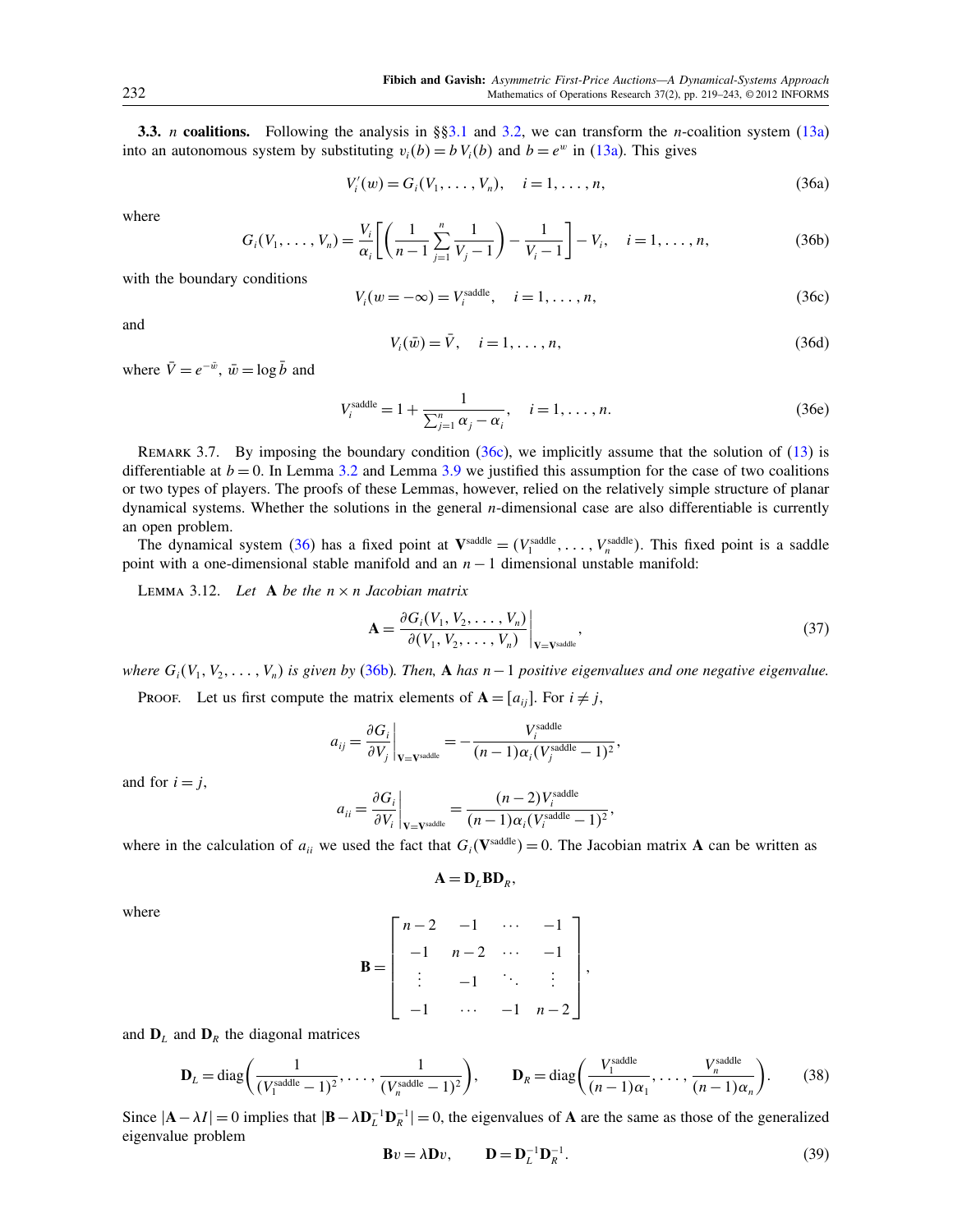Since B is real and symmetric and D is diagonal and strictly positive, B and D can be simultaneously reduced to a diagonal form, i.e., there exists a matrix M such that

$$
\mathbf{M}^{\prime} \mathbf{B} \mathbf{M} = \mathrm{diag}(\lambda_1, \lambda_2, \ldots, \lambda_n), \qquad \mathbf{M}^{\prime} \mathbf{D} \mathbf{M} = \mathbf{I}.
$$

Hence,  $\{\lambda_i\}_{i=1}^n$  are the eigenvalues of the generalized eigenvalue problem [\(39\)](#page-13-4), and therefore also the eigenvalues of A. Since B is real and symmetric, it follows from Sylvester's law of inertia that M'BM and B have the same number of positive and negative eigenvalues. Therefore, it is sufficient to show that **B** has  $n - 1$  positive eigenvalues and one negative eigenvalue.

The matrix **B** has the positive eigenvalue  $\delta_i = n - 1$  with multiplicity  $n - 1$ , whose corresponding eigenvectors  $\mathbf{u}_i$  are spanned by the  $n-1$ -dimensional space of vectors  $\mathbf{u} = (u_1, u_2, \dots, u_n)$  for which  $\sum_{i=1}^n u_i = 0$ . In addition, it has the simple negative eigenvalue  $\delta_n = -1$  with the corresponding eigenvector  $\mathbf{u}_n = (1, 1, \dots, 1)^t$ . Therefore, the result is proved.  $\Box$ 

Let us consider a solution of  $(36a)$  near the saddle point Vsaddle, i.e.,

$$
\mathbf{V}(w) \sim \mathbf{V}^{\text{saddle}} + \mathbf{V}^{\text{lin}}(w).
$$

By Lemma [3.12,](#page-13-6)

$$
\mathbf{V}^{\text{lin}}(w) = c_1 \mathbf{U}_1 e^{\lambda_1 w} + \dots + c_{n-1} \mathbf{U}_{n-1} e^{\lambda_{n-1} w} + c_n \mathbf{U}_n e^{\lambda_n w},\tag{40}
$$

where  $\{\lambda_i\}_{i=1}^{n-1}$  are the positive eigenvalues of **A** and  $\lambda_n$  is the negative eigenvalue of **A**. If in addition, the solution satisfies the initial condition [\(36c\)](#page-13-1), then  $c_n = 0$ . Hence, the solutions of [\(36a\)](#page-13-5), (36c) constitute an  $n-1$ parameter family.

Condition [\(36d\)](#page-13-7) implies that the trajectory  $\Gamma$  should intersect with the diagonal

<span id="page-14-0"></span>
$$
V_1 = V_2 = \dots = V_n. \tag{41}
$$

This condition adds  $n - 1$  constraints to the solution. Therefore, the number of degrees of freedom equals the number of constraints. When  $n = 2$ , there is, indeed, a unique trajectory that satisfies [\(41\)](#page-14-0), see Corollary [3.1.](#page-6-3) Proving the existence and uniqueness of the trajectory for  $n > 2$ , amounts to showing that the  $(n-1)$ -dimensional unstable manifold intersects with the diagonal [\(41\)](#page-14-0) at a single point. The following theorem proves existence in the special case of a weak asymmetry, i.e.,  $\alpha_i = \alpha + O(\varepsilon)$ .

<span id="page-14-3"></span>THEOREM 3.6. Let  $\alpha > 0$ , and let  $\{h_i\}_{i=1}^n$  be constants. There exists  $\varepsilon_0 > 0$  such that for any  $0 < |\varepsilon| < \varepsilon_0$ , there exists a differentiable solution of  $(36)$  with

<span id="page-14-1"></span>
$$
\alpha_i(\varepsilon) = \alpha + \varepsilon h_i. \tag{42}
$$

Proof. Let  $V^{\text{saddle}}(\varepsilon)$  be given by [\(36e\)](#page-13-8), where  $\{\alpha_i(\varepsilon)\}\$ are given by [\(42\)](#page-14-1). By Lemma [3.12,](#page-13-6) the linearized system around  $V^{\text{saddle}}(\varepsilon)$  has  $n-1$  positive eigenvalues with corresponding eigenvectors  $\{\psi_i(\varepsilon)\}_{i=1}^{n-1}$  and one negative eigenvalue with corresponding eigenvector  $\psi_n(\varepsilon)$ .

According to the stable manifold theorem, the dynamical system [\(36a\)](#page-13-5) has an unstable manifold  $U_{\varepsilon}$  near the saddle point. Namely, there exists a smooth manifold  $U_{\varepsilon}$  such that if the dynamical system [\(36a\)](#page-13-5) is integrated backward from any point on  $U_{\varepsilon}$ , it will reach  $V^{\text{saddle}}(\varepsilon)$  at  $w = -\infty$ . Moreover, the stable manifold theorem shows that  $U_{\varepsilon}$  is tangent to the unstable subspace  $E^s = \text{span}\{\psi_1(\varepsilon), \dots, \psi_{n-1}(\varepsilon)\}\$ at  $V^{\text{saddle}}(\varepsilon)$ . Therefore,  $U_{\varepsilon}$ can be parameterized as

$$
\mathbf{U}_{\varepsilon}(c_1,\ldots,c_{n-1})=\mathbf{V}^{\text{saddle}}(\varepsilon)+\sum_{i=1}^{n-1}c_i\psi_i(\varepsilon)+u_{\varepsilon}(c_1,\ldots,c_{n-1})\psi_n(\varepsilon),
$$

where  $c_1, \ldots, c_{n-1}$  are small enough,  $u_\varepsilon(0, \ldots, 0) = 0$ , and

<span id="page-14-2"></span>
$$
\left. \frac{\partial u_{\varepsilon}}{\partial c_i} \right|_{c_1 = \dots = c_{n-1} = 0} = 0. \tag{43}
$$

Let

$$
\mathbf{1} = \underbrace{(1,\ldots,1)}_{n \text{ times}}.
$$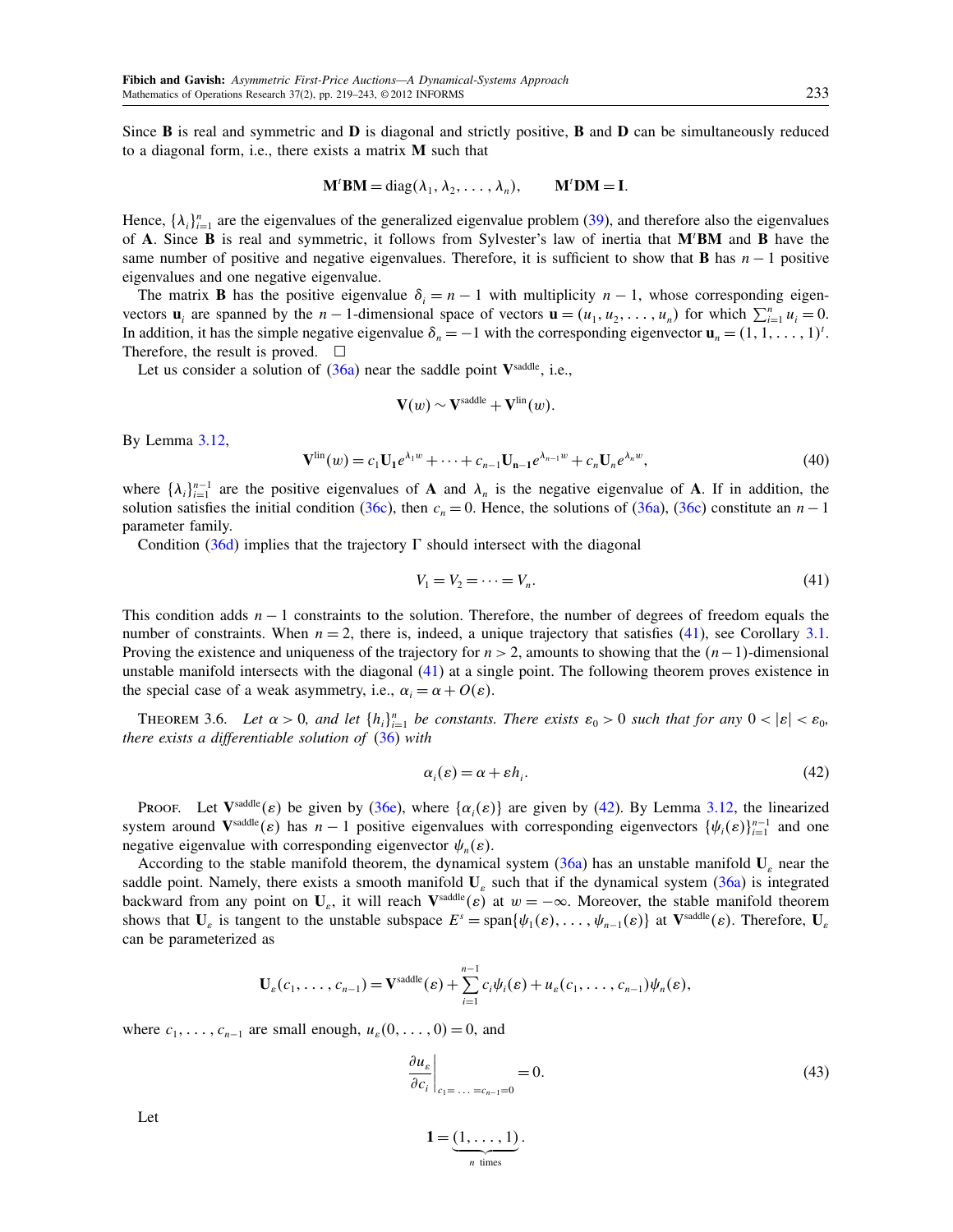To prove that [\(36\)](#page-13-2) has a solution, it suffices to show that  $U_{\varepsilon}$  intersects with the diagonal  $V_1 = \cdots = V_n$  at some point  $1 \cdot \bar{V} = (\bar{V}, \dots, \bar{V})$ , since this implies that there exists a trajectory leaving V<sup>saddle</sup> and ending at  $1 \cdot \bar{V}$ . Let us define

$$
\mathbf{H}(\varepsilon,\bar{c}_1,\ldots,\bar{c}_{n-1},\bar{V})=\mathbf{U}_{\varepsilon}(\bar{c}_1,\ldots,\bar{c}_{n-1})-\mathbf{1}\cdot\bar{V}.
$$

When  $\varepsilon = 0$ , then  $\mathbf{V}^{\text{saddle}}(0) = 1 \cdot \bar{V}(0)$ , where  $\bar{V}(0) = 1 + 1/((n-1)\alpha)$ . Hence,

$$
\mathbf{H}\left(0, \underbrace{0, \dots, 0}_{n-1}, 1 + \frac{1}{(n-1)\alpha}\right) = 0. \tag{44}
$$

We now show that there exists a neighborhood  $0 < |\varepsilon| \ll 1$  for which  $U_{\varepsilon}$  intersects with the line  $1 \cdot \bar{V}$ , by using the implicit function theorem to show that there exist parameters  $\{\bar{c}_1(\varepsilon), \ldots, \bar{c}_{n-1}(\varepsilon), \bar{V}(\varepsilon)\}\)$  such that

<span id="page-15-1"></span>
$$
\mathbf{H}(\varepsilon, \bar{c}_1(\varepsilon), \dots, \bar{c}_{n-1}(\varepsilon), \bar{V}(\varepsilon)) = 0, \quad 0 \le \varepsilon < \varepsilon_0.
$$
\n(45)

To do that, we first show that  $U_{\varepsilon}$  is smooth with respect to changes in  $\varepsilon$ . The differentiability in  $\varepsilon$  follows from, e.g., Robbin [\[18,](#page-24-13) section 4]. Alternatively, let  $P(w) := (V_1(w), \ldots, V_n(w), \varepsilon(w))$ . Then,

<span id="page-15-0"></span>
$$
\mathbf{P}'(w) = \tilde{\mathbf{G}} = (G_1, \dots, G_n, 0)^T, \tag{46}
$$

where  $\{G_i\}$  are given by [\(36b\)](#page-13-3). Note that  $\varepsilon'(w) = 0$  since  $\varepsilon$  does not depend on w. For any small enough  $\varepsilon$ , the point  $(V^{\text{saddle}}(\varepsilon), \varepsilon)$  is a fixed point of [\(46\)](#page-15-0). Therefore, the curve  $\{(V^{\text{saddle}}(\varepsilon), \varepsilon)\}\)$  is the center manifold of [\(46\)](#page-15-0), and accordingly  $\{(U_{\varepsilon}, \varepsilon)\}\)$  is the center-unstable manifold of (46). By Chow and Hale [\[1,](#page-23-1) Theorem 2.11, p. 319], the center-unstable manifold is smooth, since  $\tilde{G}$  is smooth in a neighborhood of (V<sup>saddle</sup>,  $\varepsilon$ ). Hence,  $U_{\varepsilon}$ is smooth with respect to  $\varepsilon$ .

Next, we first show that the Jacobian matrix of **H** at  $\varepsilon = 0$  is not singular. Indeed, the Jacobian matrix of **H** is given by

$$
J_{\mathbf{H}} = \left[\frac{\partial \mathbf{H}}{\partial \bar{c}_1}, \ldots, \frac{\partial \mathbf{H}}{\partial \bar{c}_{n-1}}, \frac{\partial \mathbf{H}}{\partial \bar{V}}\right] = \left[\psi_1 + \frac{\partial u_{\varepsilon}}{\partial \bar{c}_1}\psi_n, \ldots, \psi_{n-1} + \frac{\partial u_{\varepsilon}}{\partial \bar{c}_{n-1}}\psi_n, -1\right].
$$

By [\(43\)](#page-14-2),

$$
J_{\mathbf{H}}(\varepsilon = 0) = [\psi_1(\varepsilon = 0), \dots, \psi_{n-1}(\varepsilon = 0), -1].
$$

When  $\varepsilon = 0$ , the matrices  $D_L$  and  $D_R$  are, up to multiplication by a scalar, the identity matrix (see [\(38\)](#page-13-9)). Therefore, the eigenvectors of **A** and of **B** are the same. In particular, the eigenvector  $\psi_n$  of **A** is given by the eigenvector 1 of B, see proof of Lemma [3.12.](#page-13-6) Therefore,

$$
J_{\mathbf{H}}(\varepsilon = 0) = c[\psi_1(0), \dots, \psi_{n-1}(0), \psi_n(0)], \quad c \neq 0.
$$

Since  $\{\psi_i(0)\}_{i=1}^n$  are linearly independent, it follows  $\det(J_H(\varepsilon = 0)) \neq 0$ . In addition, by the stable manifold theorem, the surface  $U_{\varepsilon}$ , hence also the function H, are smooth. Therefore, by the implicit function theorem, there exists a region  $0 < |\varepsilon| < \varepsilon_0$  and smooth functions  $\{\bar{c}_1(\varepsilon), \ldots, \bar{c}_{n-1}(\varepsilon), \bar{V}(\varepsilon)\}\)$  that satisfy  $(45)^8$  $(45)^8$  $(45)^8$ 

As in the two-coalition problem, a trajectory in the phase plane of [\(36a\)](#page-13-5) corresponds to a one-parameter family of solutions of [\(13a\)](#page-4-11). Indeed, the invariance  $w \to w + c$  ensures that if  $\{V_i\}_{i=1}^n$  is a solution of [\(36a\)](#page-13-5), [\(36c\)](#page-13-1) then  $\{V_i(w+c)\}_{i=1,\ldots,n}$  is also a solution of [\(36a\)](#page-13-5), (36c). Therefore, if  $\{V_i\}$  satisfies the right boundary conditions

$$
V_i(\tilde{w}) = \bar{V}, \quad i = 1, \dots, n,
$$
\n
$$
(47)
$$

for some  $\bar{V} > 0$ , then  $\{V_i(w + \tilde{c})\}_{i=1}^n$ , where  $\tilde{c} = -\tilde{w} - \log \bar{V}$ , is a solution of [\(36a\)](#page-13-5), [\(36c\)](#page-13-1) that also satisfies [\(36\)](#page-13-2).

Theorem [3.6](#page-14-3) implies the existence of solutions of [\(13\)](#page-4-3) when  $0 < |\varepsilon| < \varepsilon_0$ . A proof of existence (and uniqueness) in the general case is more complex, and we shall not pursue it here. Note that this result follows from Lebrun's proof (Lebrun [\[9,](#page-24-4) [11,](#page-24-5) [12\]](#page-24-6)) of the existence and uniqueness of a solution to  $(7)$ .

We now show that the corresponding solutions of  $(13)$  in the weakly asymmetric case  $(42)$  are strictly monotonically increasing:

LEMMA 3.13. Let  $\alpha > 0$ , and let  $\{h_i\}_{i=1}^n$  be constants. There exists  $\varepsilon_0 > 0$  such that for any  $0 < |\varepsilon| < \varepsilon_0$ , there exist solutions  $v_i(b; \varepsilon)$  of [\(13\)](#page-4-3) in the weakly asymmetric case [\(42\)](#page-14-1), which are strictly monotonically increasing in b.

<span id="page-15-2"></span><sup>&</sup>lt;sup>8</sup> The implicit function theorem also implies "local uniqueness," i.e., that there exists a unique trajectory that connects  $V(\varepsilon)$  with the diagonal  $1 \cdot \bar{V}$  for  $\bar{V}$  near  $V^{\text{saddle}}$ .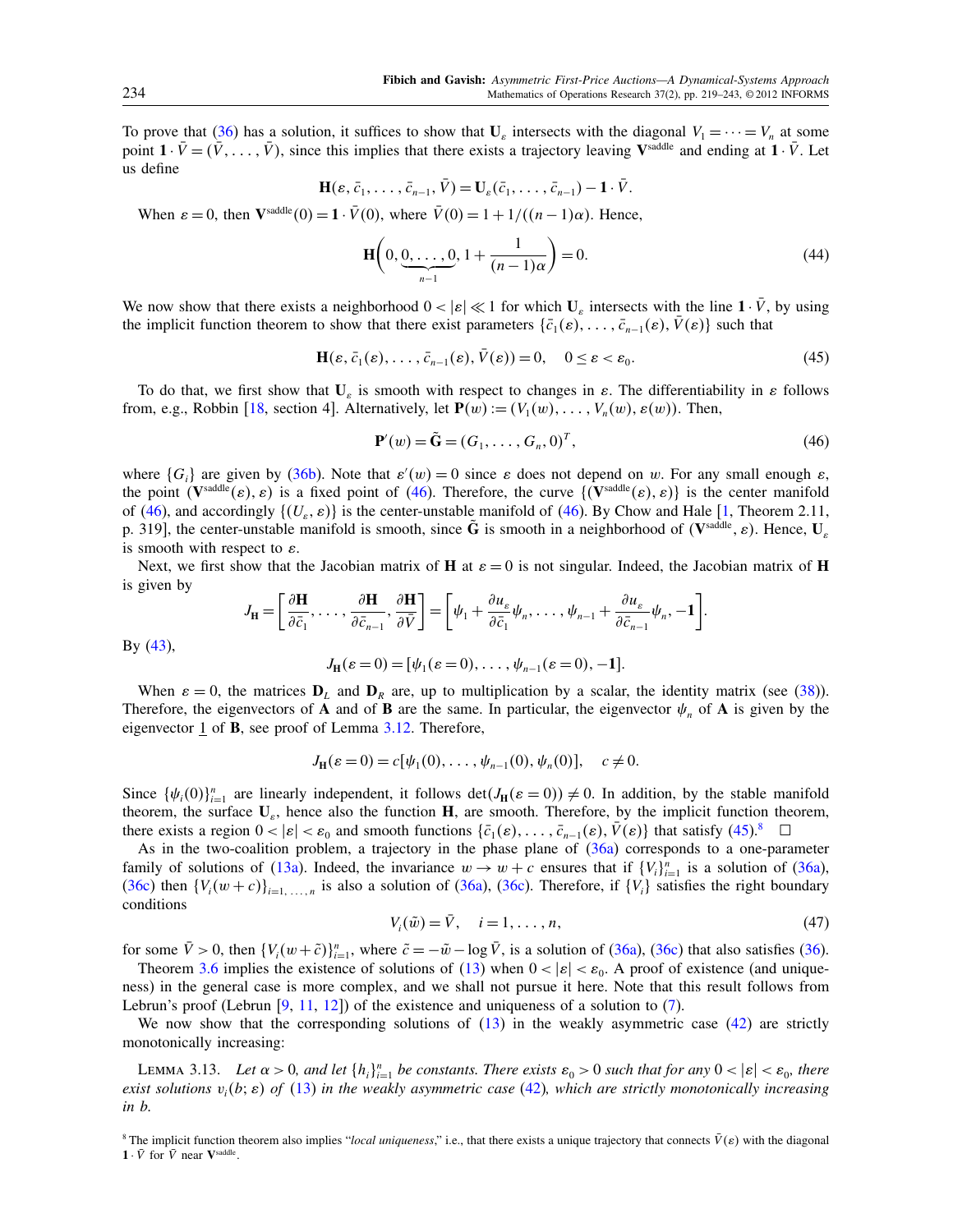Proof. In light of Theorem [3.6,](#page-14-3) we only need to show that the corresponding solutions of [\(13\)](#page-4-3) satisfy  $v_i'(b; \varepsilon) > 0$  for  $0 \le b \le \bar{b}(\varepsilon)$  and  $-\varepsilon_0 \le \varepsilon \le \varepsilon_0$ . By [\(1\)](#page-0-5), the symmetric solution (i.e., the solution for  $\varepsilon = 0$ ) is given by

$$
b(v) = v - \frac{\int_0^v s^{\alpha(n-1)} ds}{v^{\alpha(n-1)}} = v \frac{\alpha(n-1)}{1 + \alpha(n-1)}.
$$

Therefore,  $v_i'(b; \varepsilon = 0) = v'(b) = (1 + \alpha(n-1))/( \alpha(n-1)) > 0$  for  $0 \le b \le \bar{b}$  ( $\varepsilon = 0$ ). The proof of Theorem [3.6](#page-14-3) implies that  $\bar{V}(\varepsilon)$  is continuous in  $\varepsilon$ . Hence,  $\bar{b}(\varepsilon) = 1/\bar{V}(\varepsilon)$  is continuous in  $\varepsilon$ . Therefore, it is enough to prove that  $v_i'(b; \varepsilon) = V_i + bV_i'$  are continuous in  $\varepsilon$  for  $0 \le b \le \overline{b}(\varepsilon)$  and  $-\varepsilon_0 \le \varepsilon \le \varepsilon_0$ .

The functions  $V_i(w; \varepsilon)$  are continuous in  $\varepsilon$  uniformly in w for  $-\infty < w < \bar{w}$ , because they are the backward solutions of Equations [\(36a\)](#page-13-5), [\(36b\)](#page-13-3), which are continuous in  $\varepsilon$ , subject to the right boundary conditions [\(36d\)](#page-13-7), which are continuous in  $\varepsilon$  since  $V_i(\bar{w}, \varepsilon) = \bar{V}(\varepsilon)$  is continuous in  $\varepsilon$ , and the left boundary conditions [\(36c\)](#page-13-1), which is continuous in  $\varepsilon$ , since  $V_i(w = -\infty, \varepsilon) = V_i^{\text{saddle}} = 1 + 1/((n-1)\alpha + \varepsilon(\sum_{j=1}^n h_j - h_i))$  is continuous in  $\varepsilon$ . Therefore, by [\(36a\)](#page-13-5), [\(36b\)](#page-13-3),  $V_i(w; \varepsilon)$  are continuous in  $\varepsilon$ . Hence,  $v_i'(b; \varepsilon)$  are continuous in  $\varepsilon$ . Therefore,  $v_i'(b; \varepsilon) > 0$  for a sufficiently small  $\varepsilon_0$ .  $\Box$ 

<span id="page-16-0"></span>4. Backward- and forward-shooting methods. We now use the dynamical-system formulation to analyze the standard backward-shooting method for computing the equilibrium strategies of asymmetric first-price auctions, to understand why the previous attempt to devise a forward-shooting method failed, and to devise a novel numerical method that is based on forward shooting.

## <span id="page-16-1"></span>4.1. The backward-shooting method.

<span id="page-16-6"></span>4.1.1. Review. The differential system [\(7\)](#page-2-0) for the equilibrium strategies of asymmetric first-price auctions is a boundary-value problem. From a numerical point of view, because the value of  $b$  is unknown, it seems natural to solve [\(7\)](#page-2-0) using a forward-shooting approach, i.e., search for the solution of the initial value problem [\(7a\)](#page-2-3), [\(7b\)](#page-3-13) that satisfies [\(7c\)](#page-3-14).

The right-hand side of [\(7a\)](#page-2-3) at  $b = 0$  is of the form  $\frac{0}{0}$ . Hence, a special treatment at  $b = 0$  is required in order to numerically solve [\(7a\)](#page-2-3), [\(7b\)](#page-3-13). To overcome this problem, Marshall et al. [\[14\]](#page-24-7) obtained an analytic approximation for the solution at  $b = h \ll 1$ , i.e.,  $v_i (b = h) \approx v_{i,h}$ , and then solved  $(7a)$  for  $b \ge h$  with the initial condition

<span id="page-16-3"></span>
$$
v_i(b = h) = v_{i,h}.\tag{48}
$$

Specifically, Marshall et al. [\[14\]](#page-24-7) considered the two-coalition system [\(10\)](#page-3-3). By assuming differentiability at  $b = 0^9$  $b = 0^9$ and applying l'Hospital's rule to  $(10)$ , Marshall et al.  $[14]$  obtained that

$$
v'_1(0) = 1 + \frac{1}{\beta}, \qquad v'_2(0) = 1 + \frac{1}{\alpha}.
$$

An additional application of l'Hospital's rule gives that  $v''_1(0) = v''_2(0) = 0$ . Therefore,

$$
v_1(h) = \left(1 + \frac{1}{\beta}\right)h + o(h^2), \qquad v_2(h) = \left(1 + \frac{1}{\alpha}\right)h + o(h^2).
$$

Hence, it is reasonable to approximate  $v_i(b = h)$  with

<span id="page-16-4"></span>
$$
v_{1,h} = \left(1 + \frac{1}{\beta}\right)h, \qquad v_{2,h} = \left(1 + \frac{1}{\alpha}\right)h. \tag{49}
$$

The solution of the Equation  $(10a)$  with the initial condition  $(48)$ ,  $(49)$  is given by

<span id="page-16-5"></span>
$$
v_1^{\text{explicit}}(b) = \left(1 + \frac{1}{\beta}\right)b, \qquad v_2^{\text{explicit}}(b) = \left(1 + \frac{1}{\alpha}\right)b. \tag{50}
$$

The explicit solution  $(50)$ , however, does not satisfy the right boundary condition  $(10c)$ .

<span id="page-16-2"></span>Marshall et al.  $[14]$  stated that one cannot solve  $(10)$  using forward shooting, because the explicit solution [\(50\)](#page-16-5) acts as an "attractor." Therefore, they opted for solving the boundary-value problem [\(7\)](#page-2-0) using a backward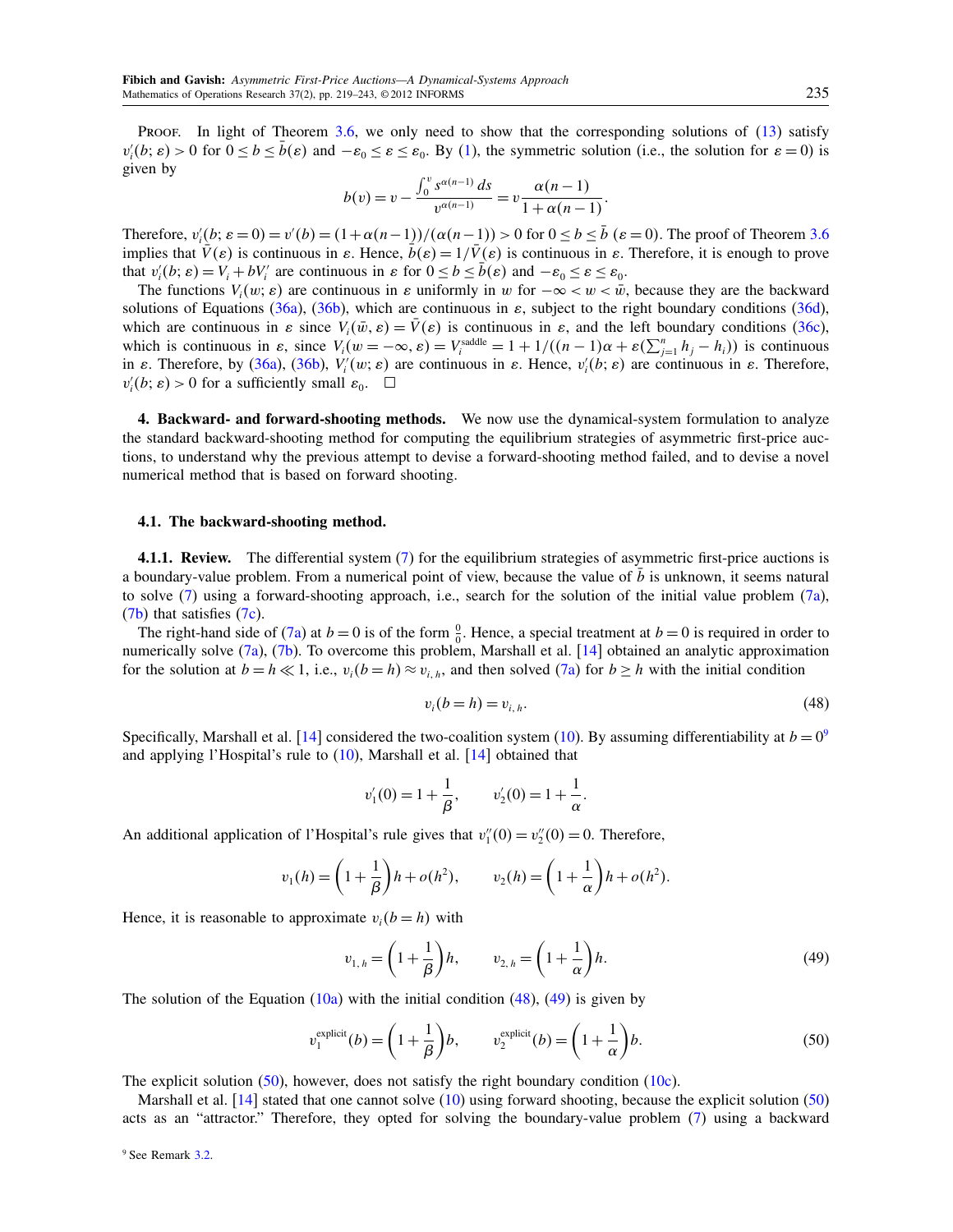shooting approach. In this approach, one searches for the value of  $\bar{b}$  by solving Equation [\(7a\)](#page-2-3) backward in b for  $b \leq \overline{b}_e$ , subject to the end condition

<span id="page-17-0"></span>
$$
v_i(\bar{b}_s) = 1, \qquad i = 1, \dots, n,
$$
\n(51)

and looking for the value of  $\bar{b}_\varepsilon$  for which  $v_i(0) = 0, i = 1, \dots, n$ .

The backward-shooting method was used in numerous subsequent studies (e.g., Fibich and Gavious [\[2\]](#page-23-2), Fibich et al. [\[4,](#page-23-3) [5\]](#page-23-4), Gayle and Richard [\[6\]](#page-23-5), Li and Riley [\[13\]](#page-24-14), Maskin and Riley [\[15\]](#page-24-11)), and has been for many years the method of choice for computing the equilibrium bids in asymmetric first-price auctions. Nevertheless, this method is far from optimal. Indeed, Marshall et al. [\[14,](#page-24-7) p. 195] observed that "backward solutions are well behaved except in neighborhoods of the origin where they become (highly) unstable." Recently, we showed analytically that the backward-shooting method is unstable in the symmetric case (Fibich and Gavish [\[3\]](#page-23-0)). In that study, however, we did not analyze the backward-shooting method in the asymmetric case.

4.1.2. Dynamical-systems view of backward solutions. The analysis in [§3.1](#page-4-2) implies that backward solutions of

$$
v_1'(b) = \frac{v_1(b)}{\alpha} \frac{1}{v_2(b) - b}, \qquad v_2'(b) = \frac{v_2(b)}{\beta} \frac{1}{v_1(b) - b}, \quad b \le \bar{b}_{\varepsilon},
$$

with the initial condition

<span id="page-17-1"></span>
$$
v_1(\bar{b}_\varepsilon) = v_2(\bar{b}_\varepsilon) = 1
$$

(see  $(10a)$ ,  $(51)$ ) correspond to solutions of

$$
V_1'(w) = V_1(w) \frac{1 + 1/\alpha - V_2(w)}{V_2(w) - 1}, \qquad V_2'(w) = V_2(w) \frac{1 + 1/\beta - V_1(w)}{V_1(w) - 1}, \quad w \le \bar{w}_{\varepsilon}
$$
(52a)

(see [\(17a\)](#page-4-4)) with the initial condition

$$
V_1(\bar{w}_\varepsilon) = V_2(\bar{w}_\varepsilon) = \bar{V}_\varepsilon,\tag{52b}
$$

where  $\bar{V}_\varepsilon = 1/\bar{b}_\varepsilon$  and  $\bar{w}_\varepsilon = \ln \bar{b}_\varepsilon$ .

Let us denote by  $\Gamma^{\varepsilon}$  the trajectory of the solution of the backward problem [\(52\)](#page-17-1). This trajectory flows in the opposite direction to the vector field. If  $\bar{V}_\varepsilon \neq \bar{V}$ ,  $\Gamma^\varepsilon$  does not end at  $V^{\text{saddle}}$ , but rather escapes toward  $(\infty, \infty)$ or (1, 1) (see Figure [5\(](#page-17-2)A)). Moreover, the distance between  $\Gamma(w)$  and  $\Gamma^{\epsilon}(w)$  increases as w decreases from  $\bar{w}$ . Therefore, the dynamical system representation shows that backward solutions are inherently unstable. Indeed, in Fibich and Gavish  $\lceil 3 \rceil$  we conducted a systematic analysis of backward solutions of  $\lceil 7a \rceil$  and found that the error  $|v_{\varepsilon}(b) - v(b)|$  of backward solutions increases monotonically as b decreases.



<span id="page-17-2"></span>FIGURE 5. The trajectory  $\Gamma$  (solid) that corresponds to the solution of [\(10\)](#page-3-3). Also plotted in (A), the trajectories  $\Gamma^{\pm \varepsilon}$  (dash dotted) that corresponds to a backward solution of [\(52\)](#page-17-1) with  $\bar{V} = \bar{V} \pm \varepsilon$ . (B) Trajectory  $\Gamma^{\delta}$  (dash dotted) that corresponds to the forward solutions that start at  $V^{\delta}$  :=  $\mathbf{V}^{\text{saddle}} + \delta$ . The dashed curve in the lower-right corners of (A) and (B) is the diagonal  $V_1 = V_2$ .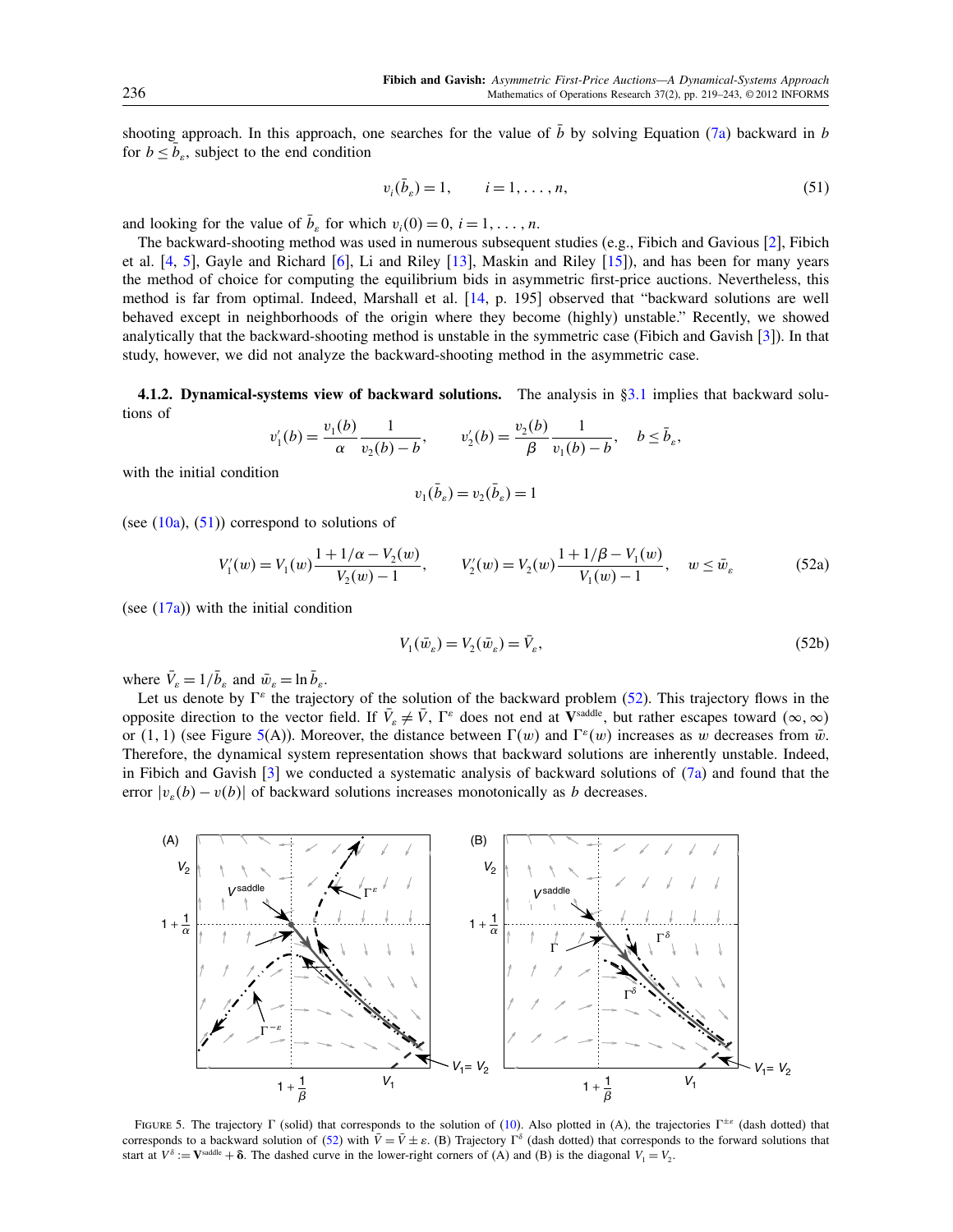<span id="page-18-0"></span>4.2. The forward-shooting approach rehabilitated. As noted, the dynamical-systems formulation shows that solving the equations for  $\{v_i(b)\}$  backward is inherently unstable. Recall that Marshall et al. [\[14\]](#page-24-7) resorted to the backward-solving approach, because they concluded that forward methods "attract" to the explicit solu-tion [\(50\)](#page-16-5) that does not satisfy the right boundary condition [\(10c\)](#page-3-8). In [§4.2.2](#page-20-0) we will show that this conclusion is false. Indeed, we now use the dynamical systems representation to derive a stable forward-shooting method.

Consider the n-coalition system

<span id="page-18-2"></span><span id="page-18-1"></span>
$$
V'_{i}(w) = G_{i}(V_{1}, \ldots, V_{n}), \quad i = 1, \ldots, n,
$$
\n(53a)

see [\(36a\)](#page-13-5), with the initial condition

$$
V_i(w = -\infty) = V_i^{\text{saddle}}, \quad i = 1, \dots, n,
$$
\n
$$
(53b)
$$

<span id="page-18-3"></span>see [\(36c\)](#page-13-1). As shown in [§3.3,](#page-13-0) solutions of the initial-value problem [\(53\)](#page-18-1) can be approximated near the saddle point Vsaddle with

<span id="page-18-6"></span>
$$
\mathbf{V}(w) \sim \mathbf{V}^{\text{saddle}} + \mathbf{V}^{\text{lin}}(w),\tag{54a}
$$

where  $V^{\text{lin}}(w)$  belongs to the  $n-1$  dimensional subspace

<span id="page-18-4"></span>
$$
\mathbf{V}^{\text{lin}}(w) = c_1 \mathbf{U}_1 e^{\lambda_1 w} + \dots + c_{n-1} \mathbf{U}_{n-1} e^{\lambda_{n-1} w}.
$$
 (54b)

Therefore,

OBSERVATION 4.1. The initial-value problem [\(53\)](#page-18-1) does not have a unique solution, but rather an  $n - 1$ parameter family of solutions.

We now develop a forward-marching method for solving the *n*-coalition problem [\(36\)](#page-13-2). Obviously, it is not possible to solve the initial value problem [\(53\)](#page-18-1) forward, because it does not have a unique solution. However, if the value of  $V(w)$  is known at some  $-\infty < w_{-\infty} \ll -1$ , then it is possible to solve the initial value problem [\(53a\)](#page-18-2) for  $w > w_{-\infty}$ , because this problem has a unique solution. By [\(54\)](#page-18-3),

<span id="page-18-5"></span>
$$
\mathbf{V}(w_{-\infty}) \approx \mathbf{V}_{-\infty} := \mathbf{V}^{\text{saddle}} + \mathbf{V}^{\text{lin}}(w_{-\infty}; c_1, \dots, c_{n-1}),
$$
\n
$$
(55)
$$

where  $V^{\text{lin}}$  is given by [\(54b\)](#page-18-4). Therefore, in the forward-shooting method we search for the values of  $\{c_i\}_{i=1}^{n-1}$ , such that the solution of [\(53a\)](#page-18-2) for  $w > w_{-\infty}$  with the initial condition  $V(w_{-\infty}) = V_{-\infty}$  (see [\(55\)](#page-18-5)) satisfies

<span id="page-18-7"></span>
$$
V_1(\tilde{w}) = V_2(\tilde{w}) = \dots = V_n(\tilde{w}) = \bar{V},
$$
\n(56)

for some  $w_{-\infty} < \tilde{w} < \infty$  and for some  $\bar{V} > 0$ . Thus, computing the solution of the *n*-coalition problem [\(36\)](#page-13-2) reduces to finding the  $n-1$  values of  $\{c_i\}_{i=1}^{n-1}$  with forward shooting.

The invariance  $w \rightarrow w + c$  can be used to reduce the search to  $n - 2$  parameters. Indeed, let  $V(w)$  be a solution of [\(53\)](#page-18-1) that is of the form [\(54\)](#page-18-3) for  $w \ll -1$ . Then,  $V(w+c)$  where  $c = -\log c_1/\lambda_1$  is a solution of (53) that corresponds to the same trajectory as  $V(w)$  and can be approximated by [\(54a\)](#page-18-6) for  $w \ll -1$ , where  $V^{\text{lin}}(w)$ is given by

$$
\mathbf{V}^{\text{lin}}(w) = \pm \mathbf{U}_1 e^{\lambda_1 w} + \tilde{c}_2 \mathbf{U}_2 e^{\lambda_2 w} + \cdots + \tilde{c}_{n-1} \mathbf{U}_{n-1} e^{\lambda_{n-1} w},
$$

where  $\tilde{c}_i = c_i \cdot c_1^{-\lambda_i/\lambda_1}$  for  $i = 2, \ldots n-1$ , and the sign of  $\pm \mathbf{U}_1$  is set such that  $\pm \mathbf{U}_1$  points in the direction of the line  $(56)$ .

Once the  $n-2$  dimensional shooting process converges to a solution  $V(w)$  of [\(53\)](#page-18-1) that satisfies [\(56\)](#page-18-7), then,  $V(w + \tilde{c})$ , where  $\tilde{c} = -\tilde{w} - \log \bar{V}$  is the solution of [\(53\)](#page-18-1) that satisfies

<span id="page-18-8"></span>
$$
V_1(\bar{w}) = \dots = V_n(\bar{w}) = \bar{V}, \qquad \bar{V} = e^{-\bar{w}}.
$$
\n(57)

Thus, the forward-shooting method for the *n*-coalition problem  $(36)$  is as follows:

**Method** 4.1. (i) Set the sign of  $\pm U_1$  so that it points in the direction of the line [\(56\)](#page-18-7), and choose  $w_{-\infty} \ll -1$ . (ii) Search for the values of  $\{c_2, \ldots, c_{n-1}\}$  for which the solution of  $(53a)$  for  $w \geq w_{-\infty}$  with the initial condition  $\mathbf{V}(w = w_{-\infty}) = \mathbf{V}_{-\infty}$ , where

$$
\mathbf{V}_{-\infty} = \mathbf{V}^{\text{saddle}} \pm \mathbf{U}_1 e^{\lambda_1 w} + c_2 \mathbf{U}_2 e^{\lambda_2 w} + \cdots + c_{n-1} \mathbf{U}_{n-1} e^{\lambda_{n-1} w},
$$

satisfies the right boundary condition [\(56\)](#page-18-7). Here, V<sup>saddle</sup> is given by [\(36e\)](#page-13-8),  $\{\lambda_i\}_{i=1}^n$  are the positive eigenvalues of the matrix **A** (see [\(37\)](#page-13-10)) and  $\{U_i\}_{i=1}^n$  are the corresponding eigenvectors.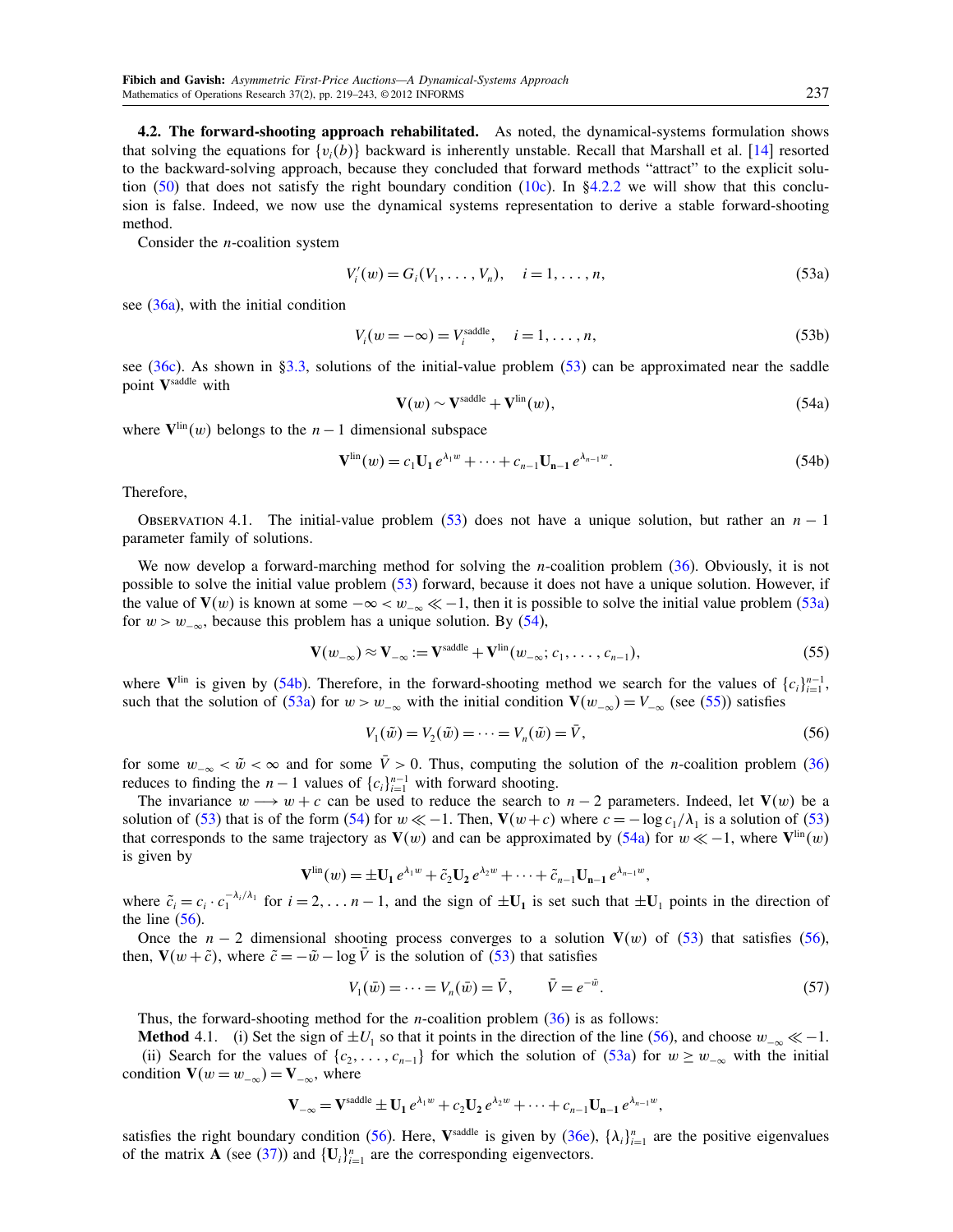(iii) The solution of [\(36\)](#page-13-2) is given by  $V(w + \tilde{c})$ , where  $\tilde{c} = -\tilde{w} - \log \tilde{V}$ .

To recover the solution  $\{v_i(b)\}_{i=1}^n$  of the original system [\(13\)](#page-4-3), we substitute  $v_i(b) = bV_i(e^w)$  for  $i = 1, \ldots, n$ . Alternatively, we can apply Method [4.1](#page-18-8) directly to  $(13)$  (see [§4.2.1\)](#page-19-0).

<span id="page-19-0"></span>**4.2.1.** A single-step forward method. We now apply the forward-shooting Method [4.1](#page-18-8) to the two-coalition problem, formulated in the original variables.

Method 4.2 (i) Set

<span id="page-19-1"></span>
$$
c_{+} = \begin{cases} 1 & \alpha \le \beta \\ -1 & \alpha > \beta \end{cases},
$$
 (58)

and

<span id="page-19-3"></span>
$$
h = 10^{-11/(1+\lambda_{+})}, \qquad \lambda_{+} = \sqrt{(1+\alpha)(1+\beta)}.
$$
 (59)

(ii) Solve the initial value problem

<span id="page-19-2"></span>
$$
v_1'(b) = \frac{v_1(b)}{\alpha} \frac{1}{v_2(b) - b}, \qquad v_2'(b) = \frac{v_2(b)}{\beta} \frac{1}{v_1(b) - b},
$$
\n(60)

for  $b > h$ , with the initial condition

<span id="page-19-4"></span>
$$
\mathbf{v}(b=h) = \mathbf{V}^{\text{saddle}} \cdot h + c_+ \mathbf{U}_+ h^{1+\lambda_+},\tag{61}
$$

where

$$
\mathbf{V}^{\text{saddle}} = \begin{pmatrix} 1 + \frac{1}{\beta} \\ 1 + \frac{1}{\alpha} \end{pmatrix}, \qquad \mathbf{U}_{+} = \begin{pmatrix} \sqrt{\alpha \left( 1 + \frac{1}{\beta} \right)} \\ -\sqrt{\beta \left( 1 + \frac{1}{\alpha} \right)} \end{pmatrix}.
$$

- (iii) Denote by  $\tilde{v}$  the value of  $\{v_i(b)\}\$ at the intersection point  $\tilde{b} > 0$ , i.e.,  $v_1(\tilde{b}) = v_2(\tilde{b}) = \tilde{v}$ .
- (iv) The solution of  $(10)$  is given by

$$
\left\{\frac{1}{\tilde{v}}v_1(\tilde{v}b),\,\frac{1}{\tilde{v}}v_2(\tilde{v}b)\right\}.
$$

A Matlab code for the forward-solving Method [4.2](#page-19-1) is given in Appendix [C.](#page-23-6)

In step 1,  $c_{+}$  is chosen so that the solutions of [\(60\)](#page-19-2) intersect at some  $b > 0$  (i.e., the solution descends from the saddle point in the direction of  $\Gamma$  and not  $\Gamma'$ ). Since generically  $v_1(\tilde{b}) = v_2(\tilde{b}) \neq 1$ , in step 4 we rescale the solution according to [\(30\)](#page-9-1), in order to obtain the solution of [\(10\)](#page-3-3) for which  $v_1(\bar{b}) = v_2(\bar{b}) = 1$ . The value of h in [\(59\)](#page-19-3) is chosen so that the correction term  $c_+U_+h^{1+\lambda_+}$  in [\(61\)](#page-19-4) is not too small (i.e., below machine accuracy), and also not too big so that the truncation error  $v(h) \approx V^{\text{saddle}} \cdot h + c_+ \mathbf{U}_+ h^{\lambda_+ + 1}$  becomes too large. Typically, we choose h so that  $h^{1+\lambda_+} = 10^{-11}$ , and therefore h is given by [\(59\)](#page-19-3).

The forward Method [4.2](#page-19-1) can also be applied to the two-types-of-players problem [\(12\)](#page-3-5). The only modifications are that V<sup>saddle</sup> is given by [\(32d\)](#page-11-3),  $\lambda_+$  is given by [\(34\)](#page-11-4), and U<sub>+</sub> is given by (34). Note that the value of  $\lambda_+$  can be quite large in this case. Indeed, from [\(34\)](#page-11-4) it follows that  $\lambda_+ \sim (n_1 \alpha + n_2 \beta)^2$ . Therefore, already with four players,  $\lambda_+ \gg 1$ , in which case  $h = \mathcal{O}(1).^{10}$  $h = \mathcal{O}(1).^{10}$  $h = \mathcal{O}(1).^{10}$ 

The key thing to note is that Method [4.2](#page-19-1) is a single-step method, i.e., it does not involve any shooting, since the value of  $c_{+}$  is given. In contrast, the forward-shooting Method [4.1](#page-18-8) requires an  $(n-2)$  dimensional search for the values for  $\{c_2, \ldots, c_n\}$ . Therefore, the forward-shooting method is extremely simple in the case of two coalitions or two types of players.

<span id="page-19-5"></span><sup>&</sup>lt;sup>10</sup> When the initial step h is not small, this does not imply that the numerical solution is less accurate. Indeed, for  $0 \le b \le h$ ,  $V(b) = V^{\text{saddle}}b + c_+ \mathbf{U}_+ b^{1+\lambda_+} + o(b^{1+\lambda_+})$ . Therefore, if we choose h so that  $h^{1+\lambda_+} = \mathcal{O}(10^{-11})$ , the approximation error in [0, h] is  $o(10^{-11})$ , even if  $h = O(1)$ .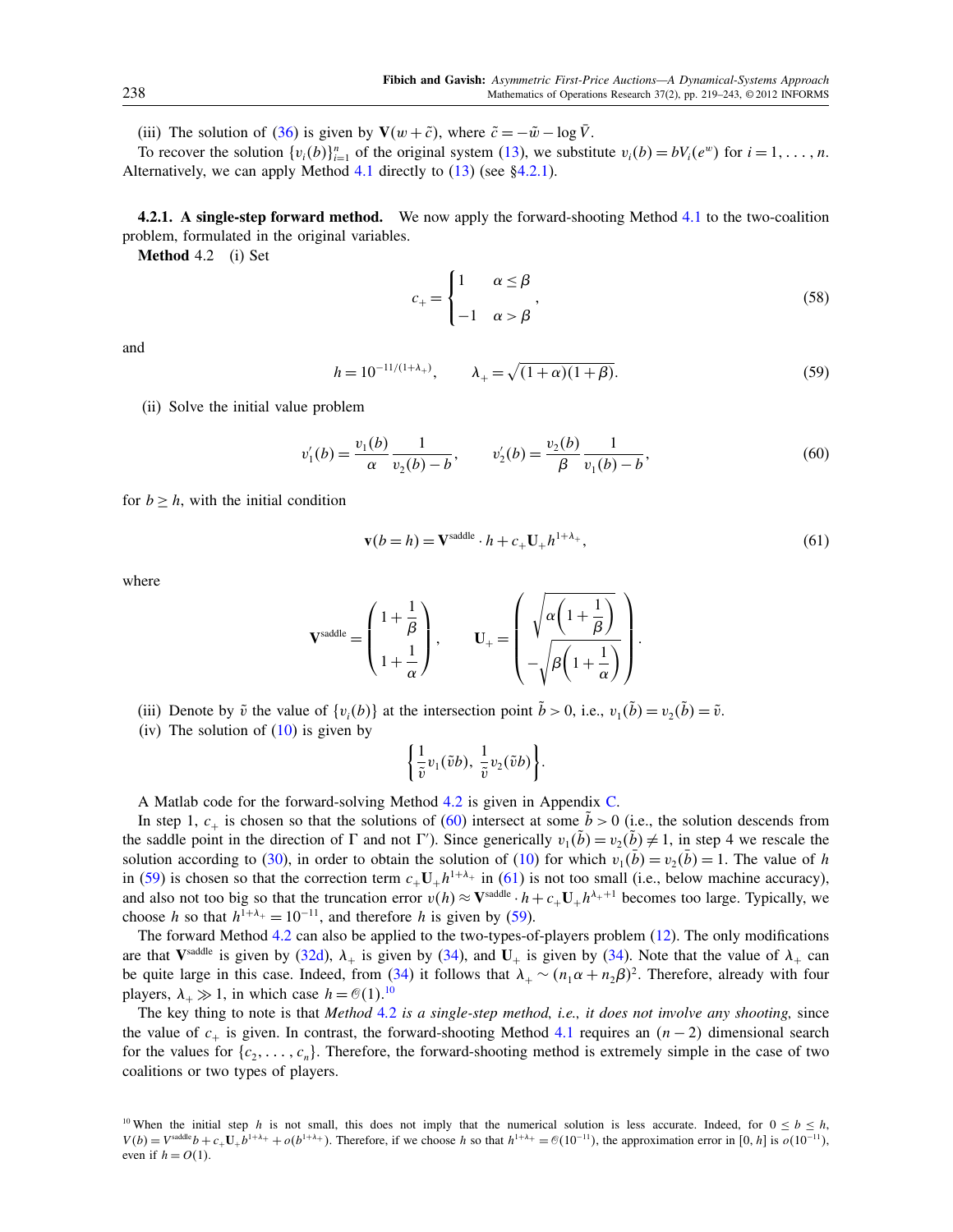

<span id="page-20-2"></span>FIGURE 6. Solution of [\(12\)](#page-3-5) with  $n_1 = n_2 = 2$ ,  $F_1(v) = v$  and  $F_2(v) = v^2$  computed using the single-stage forward Method [4.2](#page-19-1) (solid) and the boundary-value method (dots). The top two curves for  $v_2$ , and the bottom two curves for  $v_1$  are indistinguishable.

<span id="page-20-0"></span>4.2.2. Dynamical-systems view of forward solutions. The solution computed with the forward Methods [4.1](#page-18-8) and [4.2](#page-19-1) has an analytic truncation error that comes from the initial approximation

$$
\mathbf{V}(w_{-\infty}) \approx \mathbf{V}_{-\infty} = \mathbf{V}^{\text{saddle}} + \mathbf{V}^{\text{lin}}(w_{-\infty}), \quad -\infty < w_{-\infty} \ll -1,
$$

see [\(55\)](#page-18-5). In terms of the dynamical system [\(53a\)](#page-18-2), this approximation means that instead of starting from  $V(w_{-\infty})$ , which lies on  $\Gamma$ , we start from  $V_{-\infty} = V(w_{-\infty}) + \delta$ , which lies on a nearby trajectory, denoted by  $\Gamma^{\delta}$ . As illus-trated in Figure [5\(](#page-17-2)B), the distance between  $\Gamma$  and  $\Gamma^{\delta}$  decreases as w increases. Thus, in contrast to backward solutions, forward solutions are stable.

The dynamical-systems formulation also reveals why the forward method of Marshall et al. [\[14\]](#page-24-7) (see [§4.1.1\)](#page-16-6) converged to the explicit solution [\(50\)](#page-16-5). Indeed, this forward method is equivalent to solving [\(60\)](#page-19-2) for  $b \geq h$ with the initial condition [\(61\)](#page-19-4) with  $c_+ = 0$ . In terms of the dynamical system [\(17a\)](#page-4-4), this corresponds to the solution  $V = V^{\text{saddle}}$ . To obtain a solution that corresponds to the trajectory  $\Gamma$ , however, one has to move away from the saddle point. In particular, because the explicit solution  $(50)$  corresponds to the solution of  $(17a)$  that stays at a saddle point, it follows that, contrary to the conclusion in Marshall et al. [\[14\]](#page-24-7), the explicit solution is not an attractor.

**4.2.3. Simulations.** We first solve the two-coalition problem [\(10\)](#page-3-3) with  $F_1(v) = v$  and  $F_2(v) = v^2$  using the single-stage forward-marching Method [4.2](#page-19-1) with  $h = 3.2 \cdot 10^{-5}$ . In this case, the maximal bid  $\bar{b}$  is given by  $\bar{b} = 37/64$  (see [\(11\)](#page-3-6)). The error  $E = |\bar{b}^{\text{forward}} - \bar{b}| \approx 1.22 \cdot 10^{-15}$  is on the order of the machine roundoff error. Next, we solve the two-types-of-players problem [\(12\)](#page-3-5) with four players  $(n_1 = n_2 = 2)$ ,  $F_1(v) = v$  and  $F_2(v) = v^2$  with  $h = 0.25$ .<sup>[11](#page-20-1)</sup> In this case, an analytic expression for the maximal bid  $\bar{b}$  is unavailable. Therefore, we compare the results of the single-stage forward-marching method with simulation results obtained with the boundary-value method (BVM), which we recently developed in Fibich and Gavish [\[3\]](#page-23-0). Figure [6](#page-20-2) shows that there is an excellent agreement between the results of these two methods.

In Fibich and Gavish [\[3\]](#page-23-0) we considered the case of large auctions (i.e., when the number of players  $n \gg 1$ ). We showed that the instability of backward solutions becomes more severe as the number of players increases. Therefore, the backward-shooting method fails for large auctions. We also showed that  $\lim_{n\to\infty} v_i(b) = b$ , i.e., the strategies tend to their true value as the number of players *n* goes to infinity. The derivatives  $v_i'(b)$  converge to 1, except in the vicinity of the right boundary at  $b = b$  where they undergo abrupt changes.

We now use the forward-shooting method to solve the two-types-of-players problem [\(12\)](#page-3-5) with 50 players  $(n_1 = n_2 = 25)$ ,  $F_1(v) = v$ , and  $F_2(v) = v^2$  with  $h = 0.982$ .<sup>[12](#page-20-3)</sup> In Figure [7\(](#page-21-2)A) we plot the derivatives  $\{v_i'(b)\}_{i=1,2}$ of the solution and observe that they are  $\approx 1$ , except in the boundary layer near  $\bar{b}$ . The results of the single-stage forward-marching method and the BVM are in excellent agreement, both in the outer region, see Figure  $7(A)$  $7(A)$ , and in the boundary layer region, see Figure  $7(B)$  $7(B)$ . We stress that this problem could not be solved using backward shooting Fibich and Gavish [\[3\]](#page-23-0).

<span id="page-20-1"></span><sup>&</sup>lt;sup>11</sup> The value of h is chosen according to [\(59\)](#page-19-3) with  $\lambda_+ \approx 16.7$ .

<span id="page-20-3"></span><sup>&</sup>lt;sup>12</sup> The value of h is chosen according to [\(59\)](#page-19-3) with  $\lambda_+ \approx 4,115$  (see also footnote 10).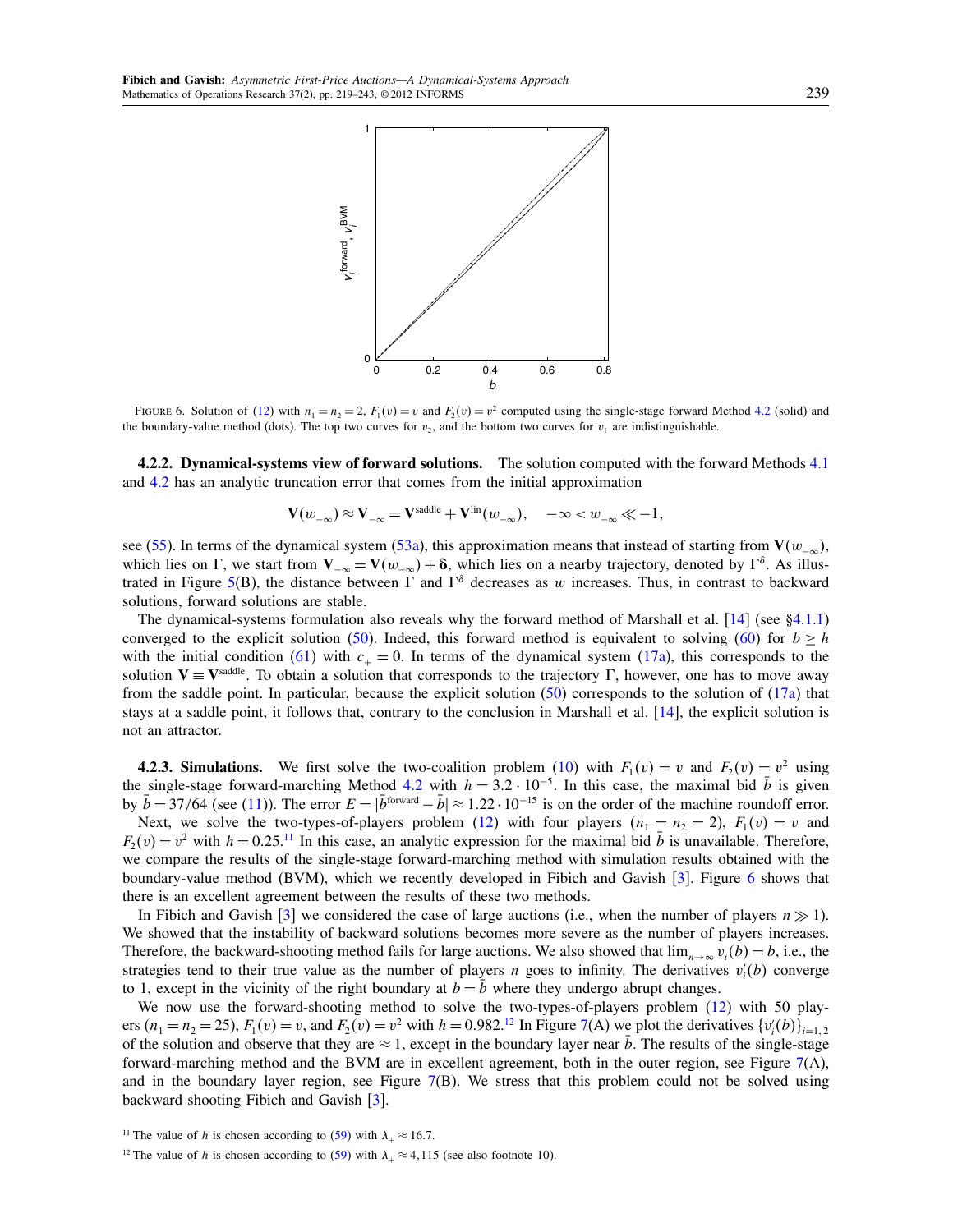.



<span id="page-21-2"></span>FIGURE 7. (A)  $v'_1$  and  $v'_2$  for the solution of [\(12\)](#page-3-5) with  $n_1 = n_2 = 25$ ,  $F_1(v) = v$ , and  $F_2(v) = v^2$  computed using the single-stage Method [4.2](#page-19-1) (solid) and the boundary-value method (dots). The top two curves for  $v_2$  and the bottom two curves for  $v_1$  are indistinguishable. (B) Zoom-in on the boundary-layer region.

Acknowledgments. The authors are grateful to Steven Schochet, Keith Promislow, and Todd Kapitula for fruitful discussions and invaluable advice. The authors especially thank the reviewer Bernard Lebrun, who made numerous invaluable comments and suggestions on all four earlier versions of this manuscript, which helped bring it to its current state.

<span id="page-21-0"></span>Appendix A. Proof of Lemma [3.4.](#page-8-4) By [\(17a\)](#page-4-4),

$$
\frac{dV_1}{dV_2} = \frac{(dV_1/dw)}{(dV_2/dw)} = \frac{V_1(V_1 - 1)(1 + 1/\alpha - V_2)}{V_2(V_2 - 1)(1 + 1/\beta - V_1)}
$$

This separable equation can be rewritten as

$$
\frac{1+1/\beta-V_1}{V_1(V_1-1)}dV_1 = \frac{1+1/\alpha-V_2}{V_2(V_2-1)}dV_2.
$$

Integrating this equation gives

$$
\ln \frac{\sqrt[\ell]{V_1 - 1}}{\sqrt[\ell]{V_1} V_1} = C + \ln \frac{\sqrt[\ell]{V_2 - 1}}{\sqrt[\ell]{V_2} V_2}.
$$

Taking the exponent of both sides of the equation yields [\(27\)](#page-8-3).

<span id="page-21-1"></span>**Appendix B. Proof of Lemma [3.9.](#page-11-1)** Following the proof of Lemma [3.1,](#page-5-4) we first prove that  $V_1$  and  $V_2$ are bounded as  $w \rightarrow -\infty$ . By [\(8\)](#page-3-10), [\(14\)](#page-4-5),  $V_i(w) \ge 1$  for  $i = 1, 2$ . Assume by negation that  $V_1$  and  $V_2$  are not both bounded from above as  $w \to -\infty$ . Without loss of generality, assume that  $\limsup_{w\to -\infty} V_2(w) = \infty$ . If  $\liminf_{w\to-\infty} V_2(w) < \infty$ , then there is a series  $\{w_k\} \to -\infty$  of local maxima points, such that  $V_2'(w_k) = 0$ and  $\lim_{k\to\infty} V_2(w_k) = \infty$ . By [\(32a\)](#page-11-2),

$$
\frac{n_1}{V_1^{\text{saddle}} - 1} \frac{V_1^{\text{saddle}} - V_1(w_k)}{V_1(w_k) - 1} = \frac{n_1 - 1}{V_2^{\text{saddle}} - 1} \frac{V_2^{\text{saddle}} - V_2(w_k)}{V_2(w_k) - 1}.
$$

Therefore,

$$
\frac{1}{V_1^{\text{saddle}}-1}\frac{V_1^{\text{saddle}}-V_1(w_k)}{V_1(w_k)-1}=\frac{1}{n_1}\frac{n_1-1}{V_2^{\text{saddle}}-1}\frac{V_2^{\text{saddle}}-V_2(w_k)}{V_2(w_k)-1}\sim-\frac{1}{n_1}\frac{n_1-1}{V_2^{\text{saddle}}-1}.
$$

Hence, by this and  $(32a)$ ,

$$
V'_{1}(w_{k}) = \frac{V_{1}(w_{k})}{(n_{1} + n_{2} - 1)\alpha} \left[ \frac{n_{2}}{V_{2}^{\text{saddle}} - 1} \frac{V_{2}^{\text{saddle}} - V_{2}(w_{k})}{V_{2}(w_{k}) - 1} - \frac{n_{2} - 1}{V_{1}^{\text{saddle}} - 1} \frac{V_{1}^{\text{saddle}} - V_{1}(w_{k})}{V_{1}(w_{k}) - 1} \right]
$$
  
 
$$
\sim \frac{V_{1}(w_{k})}{(n_{1} + n_{2} - 1)\alpha} \left[ -\frac{n_{2}}{V_{2}^{\text{saddle}} - 1} + \frac{n_{2} - 1}{n_{1}} \frac{n_{1} - 1}{V_{2}^{\text{saddle}} - 1} \right] = -\frac{V_{1}(w_{k})}{\alpha n_{1}(V_{2}^{\text{saddle}} - 1)}.
$$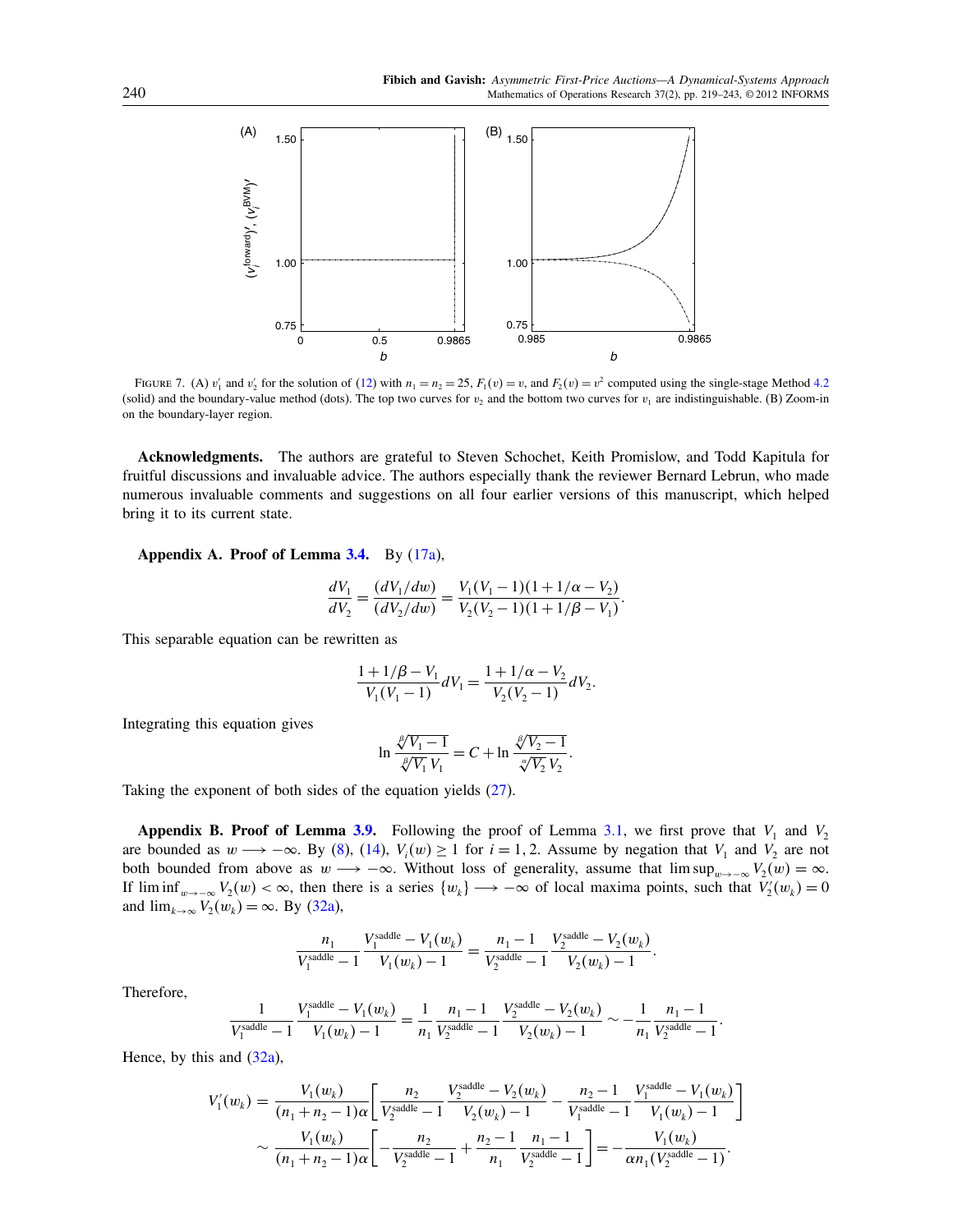In addition, differentiating [\(32a\)](#page-11-2) and using  $V_2'(w_k) = 0$  gives

$$
V_2''(w_k) = \frac{V_2(w_k)}{(n_1 + n_2 - 1)\beta} \frac{n_1}{V_1^{\text{saddle}} - 1} \frac{d}{dw} \left( \frac{V_1^{\text{saddle}} - V_1}{V_1 - 1} \right) = \frac{V_2(w_k)}{(n_1 + n_2 - 1)\beta} \frac{n_1}{V_1^{\text{saddle}} - 1} \frac{1 - V_1^{\text{saddle}}}{(V_1(w_k) - 1)^2} V_1'(w_k)
$$
  
= 
$$
-\frac{V_2(w_k)}{(n_1 + n_2 - 1)\beta} \frac{n_1}{(V_1(w_k) - 1)^2} V_1'(w_k).
$$

Therefore,

$$
V_2''(w_k) \sim \frac{V_2(w_k)}{(n_1+n_2-1)\beta} \frac{n_1}{(V_1(w_k)-1)^2} \frac{V_1(w_k)}{\alpha n_1(V_2^{\text{saddle}}-1)} > 0.
$$

Thus, for some  $K > 0$ ,  $\{V_2(w_k)\}_{k \geq K}$  are all local minima points. Contradiction. Therefore, lim sup<sub>w→−∞</sub>  $V_2(w) = \infty$ implies that  $\lim_{w\to -\infty} V_2 = \infty$ .

We now show that  $\lim_{w\to-\infty}V_2 = \infty$  implies that  $\lim_{w\to-\infty}V_1 = \infty$ . Indeed, assume by negation that  $\lim_{w\to-\infty} V_1 < \infty$ , then by [\(8\)](#page-3-10), [\(32a\)](#page-11-2), as  $w \to -\infty$ ,

<span id="page-22-0"></span>
$$
V_1' = -V_1 \left[ 1 - \frac{1}{(n_1 + n_2 - 1)\alpha} \left( \frac{n_2}{V_2 - 1} - \frac{n_2 - 1}{V_1 - 1} \right) \right] \sim -V_1 \left[ 1 + \frac{1}{(n_1 + n_2 - 1)\alpha} \frac{n_2 - 1}{V_1 - 1} \right] \le -V_1 \le -1. \tag{B.1}
$$

Hence,  $\lim_{w\to-\infty} V_1 = \infty$ . Contradiction.

So far, we proved that if  $V_1$  and  $V_2$  are not both bounded from above as  $w \rightarrow -\infty$ , then both  $V_1 \rightarrow \infty$ and  $V_2 \to \infty$  as  $w \to -\infty$ . We now claim that either  $V_1 \le V_2$  or  $V_2 \le V_1$  as  $w \to -\infty$ . Indeed, by [\(B.1\)](#page-22-0), along the diagonal  $V_1 = V_2$ ,

$$
\frac{d}{dw}(V_1 - V_2) = \frac{1}{n_1 + n_2 - 1} \frac{V_1}{V_1 - 1} \left(\frac{1}{\alpha} - \frac{1}{\beta}\right),
$$

does not change its sign. Hence, any trajectory can cross the diagonal at most once. Without loss of generality,  $V_1 \le V_2$  as  $w \to -\infty$ . As in the proof of Lemma [3.1,](#page-5-4) this implies that  $v_1(0) = \lim_{w \to -\infty} e^w V_1 > 0$ , in contradiction with [\(12b\)](#page-3-12).

So far, we proved that  $V_1$  and  $V_2$  are bounded as  $w \rightarrow -\infty$ . As in the proof of Lemma [3.2,](#page-5-0) we need to rule out the possibility that the trajectory starts at  $w = -\infty$  from one or several accumulations points that lie on the singular lines  $V_1 = 1$  or  $V_2 = 1$ .

Assume, by negation, that the trajectory starts from the point  $(1, V_2^0)$ , where  $1 < V_2^0 < \infty$ . Near  $(1, V_2^0)$ , the equation for  $V_1$  in the dynamical system  $(32a)$  reduces to

$$
V_1' \sim \frac{1}{(n_1 + n_2 - 1)\alpha} \left[ \frac{n_2 (V_2^{\text{saddle}} - V_2^0)}{(V_2^{\text{saddle}} - 1)(V_2^0 - 1)} - \frac{n_2 - 1}{V_1 - 1} \right].
$$

Therefore, if  $n_2 > 1$  then

$$
V_1' \sim -\frac{1}{(n_1 + n_2 - 1)\alpha} \frac{n_2 - 1}{V_1 - 1} < 0,
$$

i.e.,  $V_1$  increases as we move backward along the trajectories near  $(1, V_2^0)$ . Hence, the trajectories flow back away from the singular line  $V_1 = 1$ . In particular, they cannot start from the point  $(1, V_2^0)$ . If  $n_2 = 1$ , then near  $(1, V_2^0)$ ,

$$
V_1' \sim \frac{V_2^{\text{saddle}} - V_2^0}{V_2^0 - 1} \sim c, \qquad V_2' \sim \frac{V_2^0}{\beta} \frac{1}{V_1 - 1} \longrightarrow +\infty.
$$

Therefore, if  $1 < V_2^0 < V_2^{\text{addle}}$ , then  $c > 0$ . Hence, all the trajectories flow back to the singular point (1, 1). On the line  $V_2 = V_2^{\text{saddle}}$ ,  $V_1' = 0$  and  $V_2' > 0$ . Therefore, the trajectories flow downward, and hence by the previous case, also end at (1, 1). Finally, if  $V_2^0 > V_2^{\text{saddle}}$ , then  $c < 0$ . Therefore, in this case, all the trajectories flow back away from the singular line  $V_1 = 1$ .

A similar argument rules out the possibility that there the trajectory starts from the point  $(V_1^0, 1)$ , where  $1 < V_1^0 < \infty$ . Finally, we show that the trajectory cannot start at  $w = -\infty$  from the point (1, 1). Indeed, near  $(1, 1)$ , the dynamical system  $(32a)$  reduces to

$$
V_1' \sim \frac{1}{(n_1 + n_2 - 1)\alpha} \left[ \frac{n_2}{V_2 - 1} - \frac{n_2 - 1}{V_1 - 1} \right], \qquad V_2' \sim \frac{1}{(n_1 + n_2 - 1)\beta} \left[ \frac{n_1}{V_1 - 1} - \frac{n_1 - 1}{V_2 - 1} \right].
$$

Therefore,

$$
V_1'(V_2-1) \sim \frac{1}{n_1\alpha} - \frac{n_2-1}{n_1} \frac{\beta}{\alpha} V_2'(V_2-1), \qquad V_2'(V_1-1) \sim \frac{1}{n_2\beta} - \frac{n_1-1}{n_2} \frac{\alpha}{\beta} V_1'(V_1-1).
$$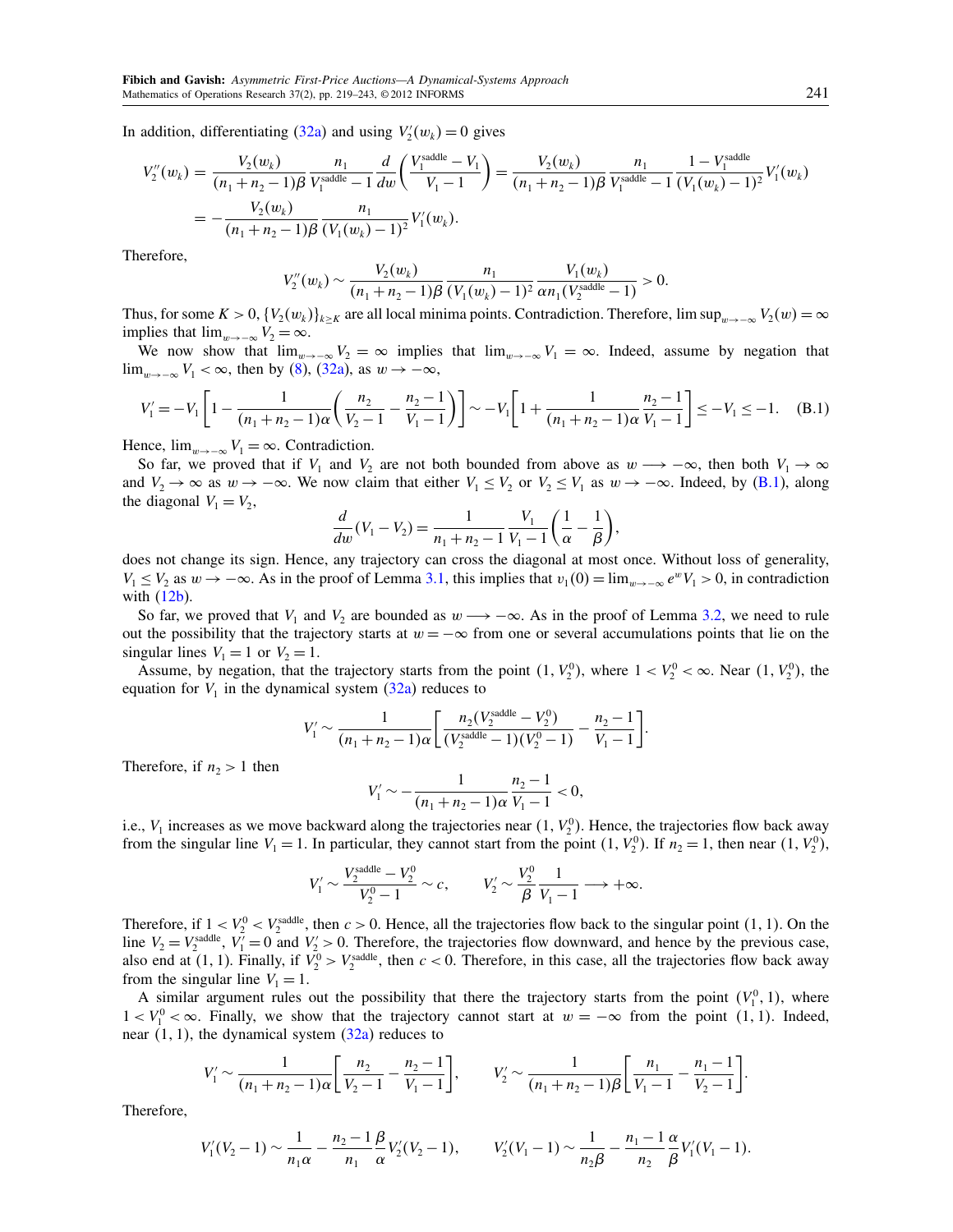Summing these equations gives

$$
[(V_1-1)(V_2-1)]' \sim \frac{1}{n_1\alpha} + \frac{1}{n_2\beta} - \frac{n_2-1}{2n_1} \frac{\beta}{\alpha} [(V_2-1)^2]' - \frac{n_1-1}{2n_2} \frac{\alpha}{\beta} [(V_1-1)^2]'.
$$

Thus,

$$
(V_1(w)-1)(V_2(w)-1) \approx w_0 + \left(\frac{1}{n_1\alpha} + \frac{1}{n_2\beta}\right)w - \frac{n_2-1}{2n_1}\frac{\beta}{\alpha}(V_2-1)^2 - \frac{n_1-1}{2n_2}\frac{\alpha}{\beta}(V_1-1)^2.
$$

Therefore, the trajectory starts from  $(1, 1)$  at a finite w, rather than at  $w = -\infty$ . Contradiction.

<span id="page-23-6"></span>Appendix C. Matlab Code for Method [4.2.](#page-19-1) The Matlab code for the forward-solving method [4.2](#page-19-1) with  $\alpha = 1$  and  $\beta = 2$  is as follows:

```
%% Parameters
 2 global alpha beta
 3 | alpha=1; beta=2;4
 5 \times 8 Step 1 - compute h according to (44)
 6| lambda=sqrt((1+a1pha)*(1+beta));
 7 \vert h = \text{ nthroot} (1e-11, 1+ \text{lambda});
 8
9 %% Step 2 - solve initial-value problem (45)
10\% Construct initial condition vh according to (46)
11 | Vsaddle = [1+1/beta; 1+1/a1pha];
12|U = [sqrt(alpha * (1+1/beta)) ; -sqrt(beta * (1+1/alpha))];13 \mid \text{vh=Vsaddle*}h+U*h.\land(1+ lambda);
14 % Solve (45)
15 \vert [b, v] = ode45 (@dvi, [h 1], vh, odeset ('Events', @detectIntersection));
16
17 %% Step 3 - denote vtilde
18 \mid \text{vtilde} = v(\text{end});
19
20\frac{8}{6} Step 4 - Recover the solution of (5)
21 b=b/vtilde;
22 \vert v = v / vtilde;
23
24 %% Plot solution
25 plot (b, v); axis tight;
```
The Matlab function dvi "implements" equation  $(60)$ .

1 function  $dv = dvi(b, v)$  $2$  global alpha beta  $3 | dv = [ v (1) / a1 pha / ( v (2) - b ) ;$  $4 \mid v(2) / \beta t a / (v(1) - b)$ ;  $5$  return

The Matlab function detectIntersection is passed as a parameter to the differential solver, see line 15, in order to stop the integration of [\(60\)](#page-19-2) when  $v_1(\tilde{b}) = v_2(\tilde{b})$  for some  $\tilde{b} > 0$ .

```
1 function [ value , isterminal , direction ] = detectIntersection (b , v )
2 \times 2 value = v(2)-v(1); % Detect intersection of the solutions
3 isterminal = 1; \% Stop the integration
4 direction = 0;
5 return
```
## References

- <span id="page-23-1"></span>[1] Chow, S. N., J. K. Hale. 1982. Methods of Bifurcation Theory. Springer-Verlag, New York.
- <span id="page-23-2"></span>[2] Fibich, G., A. Gavious. 2003. Asymmetric first-price auctions—A perturbation approach. Math. Oper. Res. 28(4) 836–852.
- <span id="page-23-0"></span>[3] Fibich, G., N. Gavish. 2011. Numerical simulations of asymmetric first-price auctions. Games Econom. Behav. 72(2) 479–495.
- <span id="page-23-3"></span>[4] Fibich, G., A. Gavious, A. Sela. 2002. Low and high types in asymmetric first-price auctions. Econom. Lett. 75(2) 283–287.
- <span id="page-23-4"></span>[5] Fibich, G., A. Gavious, A. Sela. 2004. Revenue equivalence in asymmetric auctions. J. Econom. Theory 115(2) 309–321.
- <span id="page-23-5"></span>[6] Gayle, W.-R., J.-F. Richard. 2008. Numerical solutions of asymmetric, first-price, independent private values auctions. Comput. Econom. 32(3) 245–278.